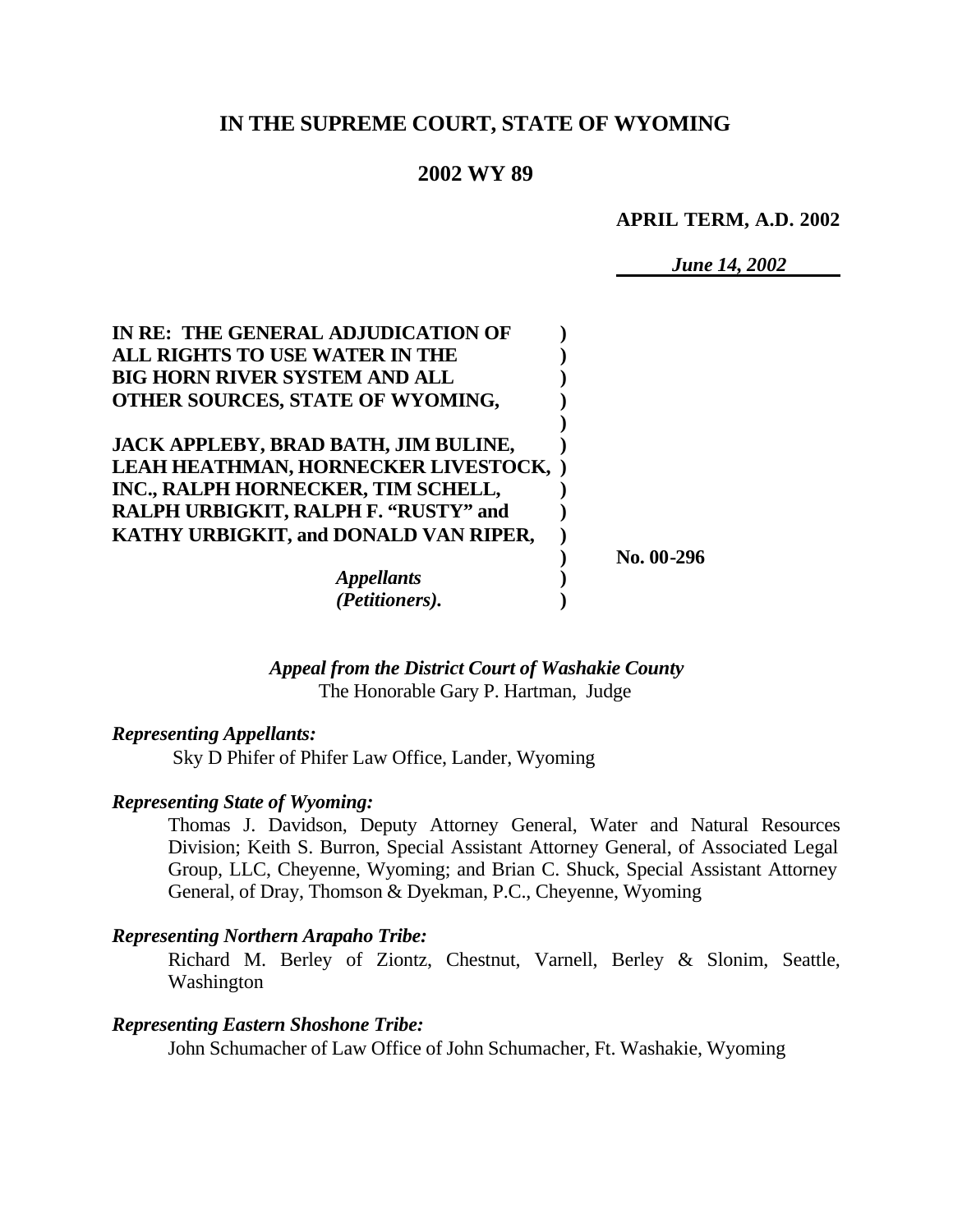#### *Representing United States of America:*

John C. Cruden, Acting Assistant Attorney General, Environment & Natural Resources Division; John R. Green, Interim United States Attorney, and Carol Statkus and Thomas Roberts, Assistant United States Attorneys, Cheyenne, Wyoming; Lynn Johnson, Sean Donahue, and Jeffrey C. Dobbins, Attorneys, Department of Justice, Washington, D.C.; and Richard Aldrich, Field Solicitor, Office of the Solicitor, United States Department of the Interior, Billings, Montana

#### **Before LEHMAN, C.J.; GOLDEN, KITE, and VOIGT, JJ.; and E. JAMES BURKE, D.J.**

**NOTICE: This opinion is subject to formal revision before publication in Pacific Reporter Third. Readers are requested to notify the Clerk of the Supreme Court, Supreme Court Building, Cheyenne, Wyoming 82002, of any typographical or other formal errors so that correction may be made before final publication in the permanent volume.**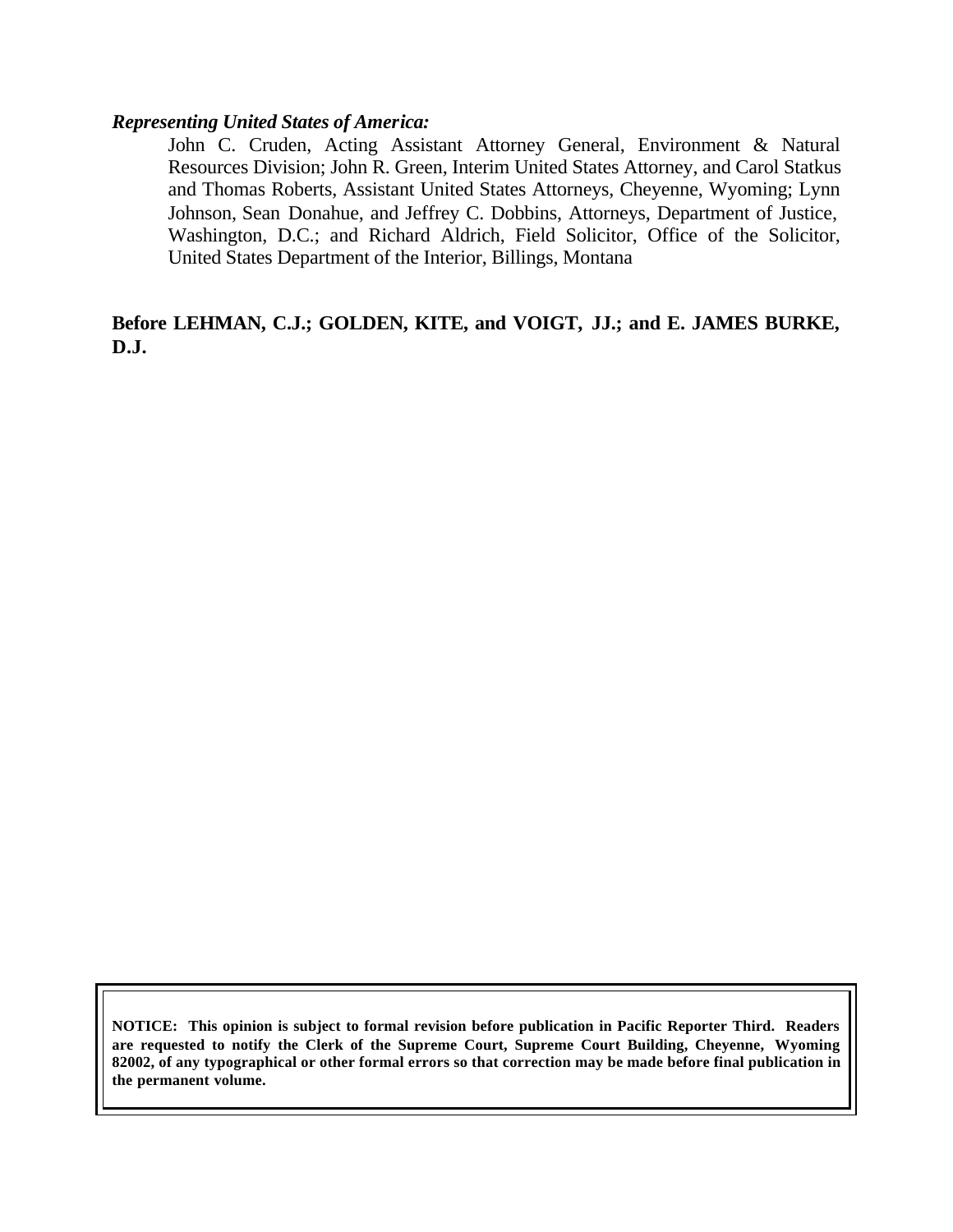KITE, Justice.

[¶1] The appellants own lands within the Big Horn River System and claim federal reserved water rights as a result of their acquiring properties from Indian allottees. These claims are known as "*Walton*" claims based on the federal court cases which first identified them. To qualify, *Walton* claimants must demonstrate their lands were irrigated by their Indian allottee predecessors or the first non-Indian successors irrigated the lands within a reasonable time after they were conveyed. The district court denied these appellants' claims (unsuccessful claimants) finding they failed to show beneficial use of water within a "reasonable time" because they relied upon the construction of the Wind River Irrigation Project to make the water available to their lands and the project was not completed until approximately ten to thirty years after transfer of the allotments. Yet, the district court approved other *Walton* claims where transfers of the allotments to successor non-Indians occurred significantly later and closer in time to the completion of the irrigation project. We reverse in part and remand with instructions that unsuccessful claimants who can demonstrate beneficial use within a reasonable time after the federal project facilities became available to their properties are entitled to a reserved right. We affirm the district court's determination that the "reasonable time" to establish beneficial use begins to run when the property first passes from allotment status and is not restarted by a subsequent purchase by an Indian. We also affirm the special master's decision concerning the appropriate weight to be given a proof of appropriation executed in 1943 as evidence of actual irrigation prior to 1910.

## **FACTS**

[¶2] This appeal arises out of the continuing, comprehensive adjudication of the water rights in the Big Horn River System initiated in 1977 in accordance with the provisions of Wyo. Stat. Ann. § 1-37-106 (LexisNexis 2001) and the McCarran Amendment, 43 U.S.C. § 666 (1976). The purpose of the adjudication was to resolve the issue of what water rights the federal government reserved for the Wind River Indian Reservation's benefit. *See Riverton Valley Irrigation District v. Big Horn Canal Association*, 899 P.2d 848, 850 (Wyo. 1995) (*Big Horn V*). This immense task resulted in more than 20,000 water rights claims being winnowed down to the seventeen disputed claims now before this court. *Id.* Through prior appeals to this court, we have provided summaries of the factual and legal background of this litigation. *See State v. Owl Creek Irrigation District Members*, 753 P.2d 76, 83-86 (Wyo. 1988), *cert. granted in part*, 488 U.S. 1040, *aff'd sub nom. Wyoming v. United States*, 492 U.S. 406 (1989) (*Big Horn I*); *Alexander v. United States*, 803 P.2d 61 (Wyo. 1990) (*Big Horn II*); *In re General Adjudication of All Rights to Use Water in the Big Horn River System*, 835 P.2d 273 (Wyo. 1992); *Big Horn V,* 899 P.2d 848.

[¶3] In the initial appeal, *Big Horn I*, 753 P.2d 76, this court was called upon to determine whether non-Indian water users could claim a federal reserved right with an 1868 priority date as successors in interest to Indian allottees who received fee lands under the General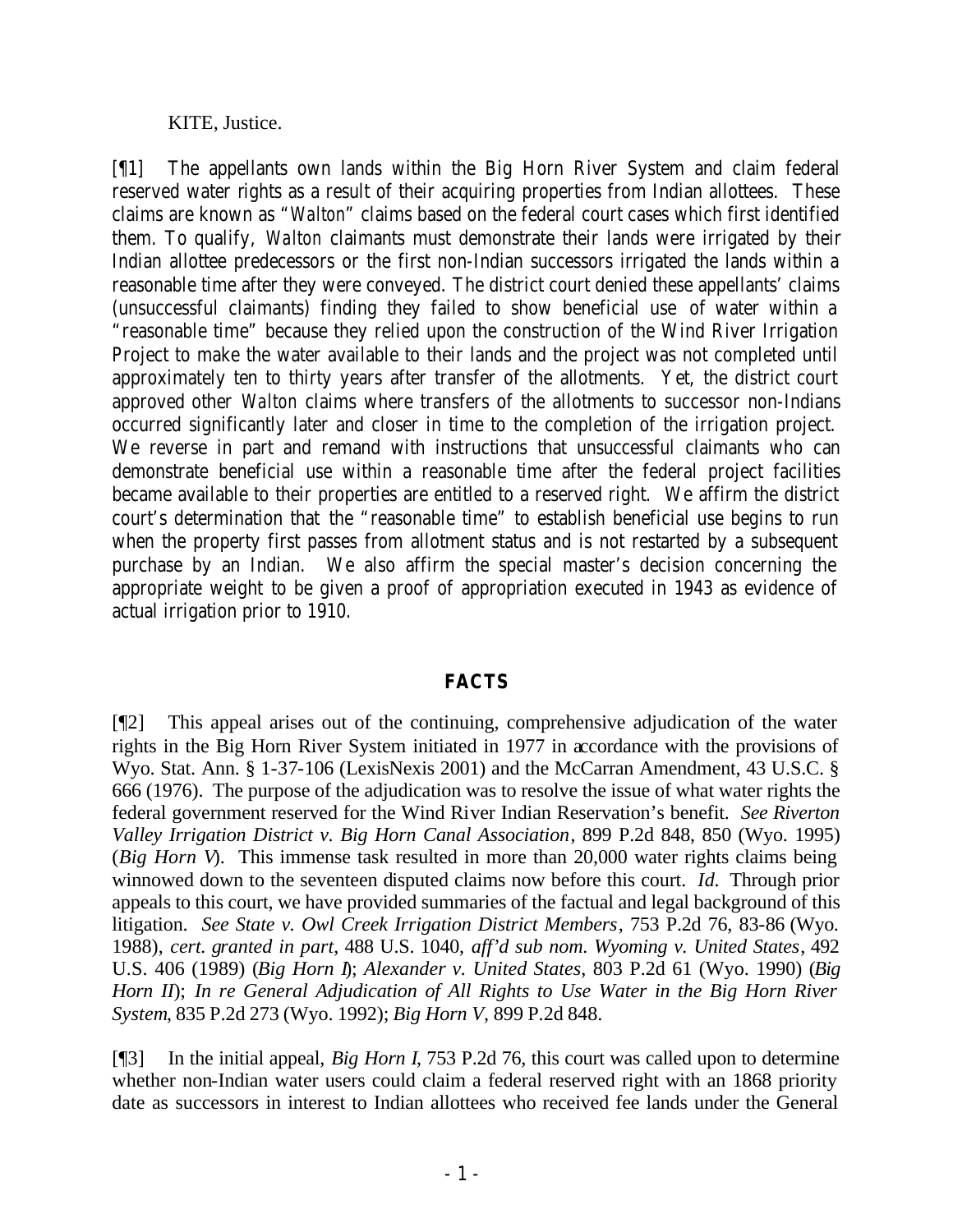Allotment Act of 1887 (now 25 U.S.C. §§ 331-358) and reserved water rights through the 1868 Treaty of Fort Bridger, which established the Wind River Indian Reservation. *Winters v. United States,* 207 U.S. 564 (1908). Relying on the authority of *United States ex rel. Ray v. Hibner*, 27 F.2d 909 (D. Idaho 1928), and *Colville Confederated Tribes v. Walton*, 647 F.2d 42 (9<sup>th</sup> Cir. 1981) (*Walton II*), we approved *Walton* rights and held non-Indian purchasers of land from Indian allottees do obtain reserved water rights with an 1868 priority date for the practicably irrigable acreage they can show was irrigated by their Indian predecessors or put under irrigation within a reasonable time after transfer from allotment status. *Big Horn I,* 753 P.2d at 112-14. These claims became known as *Walton* claims based upon a series of Ninth Circuit Court of Appeals cases dealing with rights of non-Indian purchasers of allotments. *Colville Confederated Tribes v. Walton*, 460 F. Supp. 1320 (E.D. Wash. 1978) (*Walton I*); *Walton II,* 647 F.2d 42; *Colville Confederated Tribes v. Walton*, 752 F.2d 397 (9<sup>th</sup> Cir. 1985) (*Walton III*). The *Big Horn I*, 753 P.2d 76, holding was further clarified in *Big Horn II*, 803 P.2d  $61<sup>1</sup>$ . The matter was remanded with instructions that claimants be granted a reserved right if they met the burden of proof that their lands were either irrigated by their Indian predecessors or placed into irrigation within a reasonable time after the lands were transferred out of Indian ownership.

[¶4] Much of the land within the Wind River Indian Reservation could not be irrigated without construction of substantial storage and conveyance structures. In 1905, H.E. Wadsworth, superintendent and special disbursing agent of the Shoshone Agency, an employee of the Bureau of Indian Affairs, filed multiple state diversion and appropriation permit applications, covering over 123,000 acres of reservation land. These state applications were made preparatory to the United States government's development of the Wind River Irrigation Project, which proposed construction of storage and conveyance structures to allow irrigation of reservation lands. Throughout the development of the project, from 1905 through the early 1960s, the United States requested, and the state engineer granted for "good cause shown," numerous extensions of time to put the water initially claimed in 1905 to beneficial use pursuant to Wyo. Stat. § 41-4-506. Progress on the project, which entailed the construction of a huge network of laterals, canals, and water storage facilities, was steady and continuous yet protracted due to the sheer enormity of the task, incremental appropriation and provision of federal funds, and intervening world events.

[¶5] In the adjudication of over 200 of these *Walton* claims, only the eleven claimants, the subjects of this appeal, were denied reserved water rights for failure to show beneficial use of the water either by their Indian allottee predecessors or within a reasonable time after transfers of ownership. The special master acknowledged in her report that, absent the

 $1$  "Both Indian allottees and non-Indian successors of Indian allottees are entitled to reserved water rights with treaty priority dates for the practicably irrigable acreage they are able to demonstrate was either irrigated by their Indian predecessors or put under irrigation within a reasonable time after it was conveyed." *Big Horn II*, 803 P.2d at 70.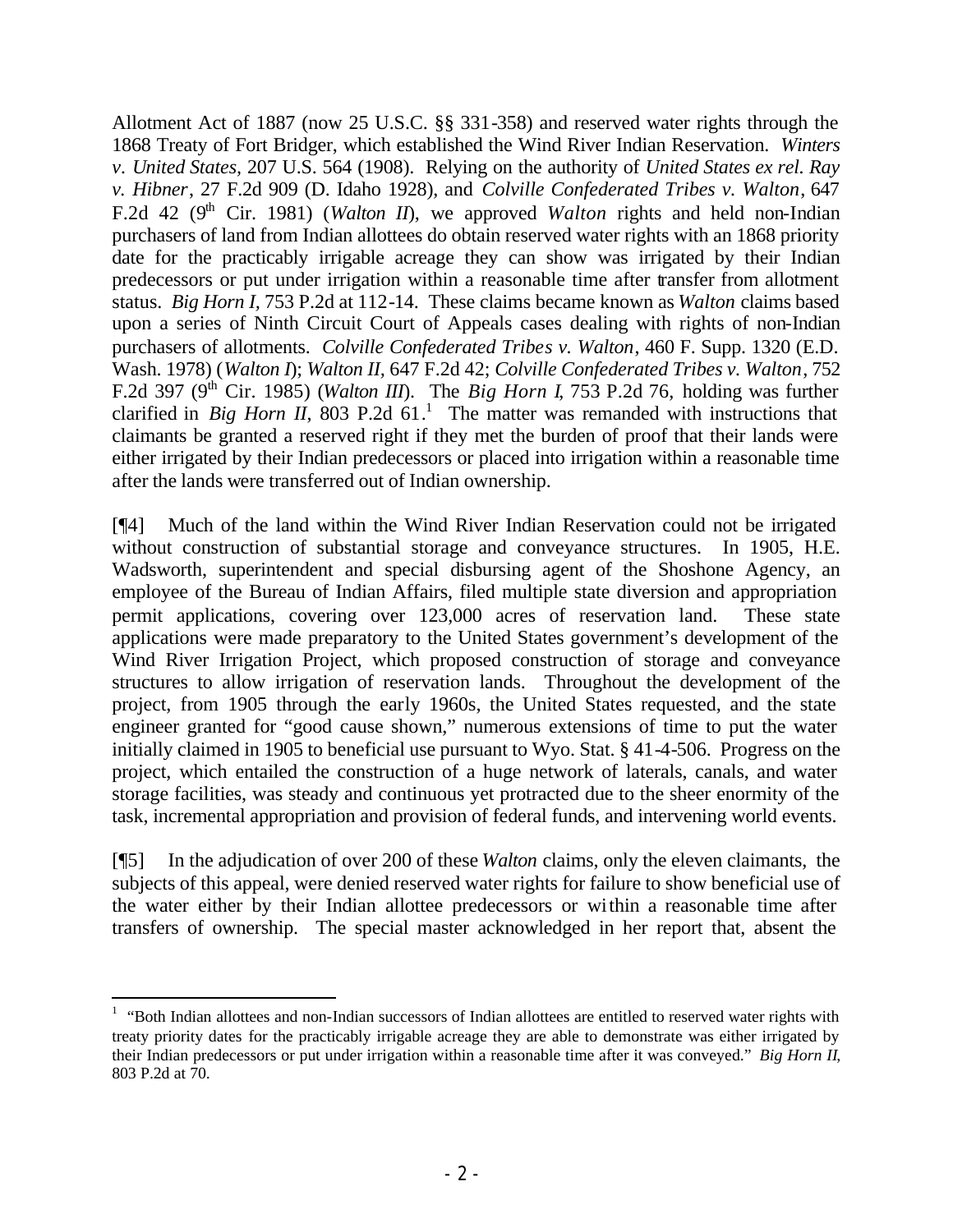United States' assistance in constructing the Wind River Irrigation Project, irrigation would not have been possible on any of the *Walton* claimants' lands.

[¶6] The special master and the district court referred to the unsuccessful claimants as the "tacking claimants" because of their assertion they were entitled to rely on the efforts of the United States in developing the federal irrigation project to establish their reasonable diligence for *Walton* rights.<sup>2</sup> The unsuccessful claimants further asserted that, having acquired the reserved water rights through the doctrine of relation back, they should also be entitled to an 1868 reserved water rights priority date like the successful claimants.

[¶7] The unsuccessful claimants' properties passed out of allotment status during the period of 1900-1920, substantially earlier than the successful claimants' properties. The federal project did not begin delivering water for use until the 1930s and 1940s. Because of the early transfer from allotment status, the period between the transfer and actual use of the project waters by the unsuccessful claimants was ten to twenty years as compared to a shorter period for the successful claimants who obtained title to the Indian lands much closer in time to the federal project's completion. The special master's conclusions, adopted by the district court, determined the unsuccessful claimants failed to demonstrate beneficial use within a reasonable time after the lands were transferred from the allottees in order to retain the federal reserved water rights they had acquired upon transfers of the allotments. Instead, the special master and district court concluded the unsuccessful claimants held state water rights which were entitled to a 1905 priority based on relation back of the state permit applications.

[¶8] Eleven unsuccessful claimants have appealed the district court's order, which affirmed and adopted the special master's report rejecting their claims. The appeal also raises two additional questions regarding (1) the legal effect of reacquisition of land by an Indian after non-Indian ownership and (2) the special master's decision to reject a sworn proof of appropriation as credible evidence of timely irrigation of land.

## **DISCUSSION**

[¶9] The parties filed a Stipulation to Issues on Appeal on February 7, 2001, to "identify the particular issues . . . so as to eliminate the possibility of collateral issues being raised by the parties in the course of briefing, and to enable the parties to compile the documents . . . to be included in the joint appendix." The parties agreed the three issues set out in the

<sup>&</sup>lt;sup>2</sup> We decline to use the "tacking claimants" and "tacking claim" terminology. As will be seen through the course of the Discussion section of this opinion, we are of the belief the majority of the successful claimants also relied on the United States government's diligence in constructing the Wind River Irrigation Project to establish their 1868 priority date. For the sake of clarity and accuracy, we prefer to refer to the various *Walton* claimants discussed in this opinion as the "successful claimants" and the "unsuccessful claimants."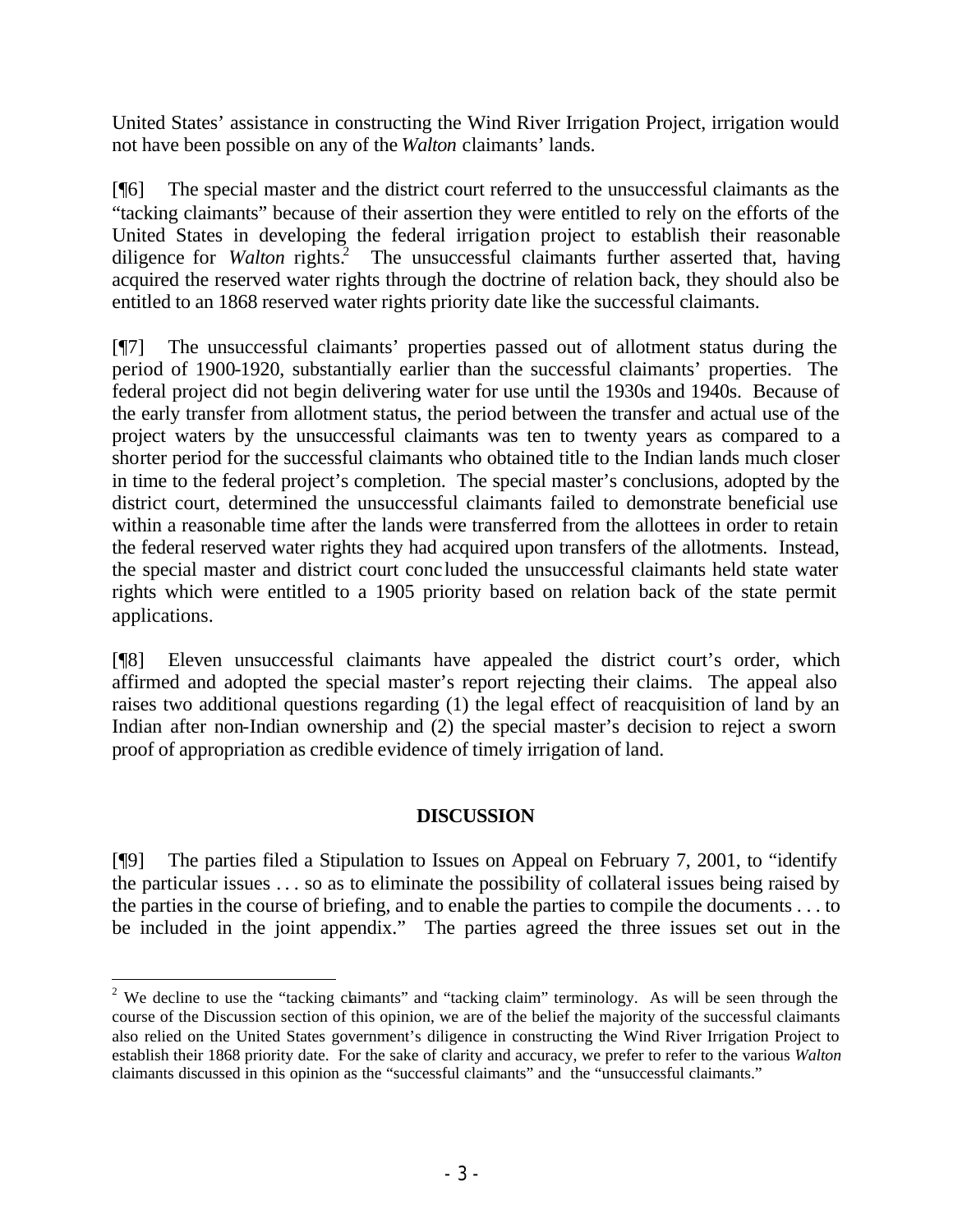document were "the *only* issues before the Court for purposes of the pending appeal." (Emphasis added.) Consistent therewith, we address these issues:<sup>3</sup>

A. Were the special master and district court correct in concluding the tacking claimants could not rely on the United States' diligence in developing the Wind River Irrigation Project to "tack" or "piggy-back" to a federal reserved priority date of 1868 but could benefit from the federal project's state permit priority date of 1905?

B. Does the computation of the "reasonable time" element of a *Walton* claim begin to run when the allotted property first passes out of allotment status or, in the circumstance of land later repurchased by an Indian owner, from the date title transfers from the most recent Indian owner to a non-Indian?

Are the Judgment and Decree's (July 30, 1992) Finding of Fact No. 10, Conclusion of Law No. 1 (last sentence only), and the Judgment and Decree Ruling Nos. 1 (last sentence only) and 11 correct with respect to Claim Nos. R2 (Hornecker Livestock, Parcels 1 and 4), R8 (DHB & Co. and PLB & Co., Parcels 2, 3, and 5) and R16 (Ralph F. "Rusty" and Kathy Urbigkit, Parcel 2)? **Note:** In this appeal, no party contests the rule of law established in the first two sentences of said Conclusion of Law No. 1 and Judgment and Decree Ruling No. 1, but each party reserves the right to argue the application of said ruling to the claims referenced under this Issue No. 1. *See Exhibit "A" attached hereto for citations of the referenced findings, conclusions, and Judgments.*

**Issue 2 (recent Indian owner):** Are the Amended Judgment and Decree's (August 30, 2000) Finding of Fact No. 9 and Conclusion of Law No. 7, set forth below, correct with respect to Claim Nos. 286, 287, and 288? *See Exhibit "A" for citations of the referenced findings and conclusions.*

**Issue 3 (credible evidence):** Was the Judgment and Decree's (July 30, 1992) adoption of Special Master Dolan's recommendation to deny *Walton* water rights with respect to Claim No. R8 (DHB & Co. and PLB & Co., Parcels 2, 3, and 5) correct, (specifically referring to the findings and conclusions found at pp. 32-38 of Master Dolan's May 4, 1992 Report)? *See Exhibit "B" attached hereto, containing pp. 32-38 of said Report.*

 $3$  The issues as framed in the stipulation cited to various numbered paragraphs and pages of the Amended Judgment and Decree (August 30, 2000); the Judgment and Decree (July 30, 1992); and Special Master Dolan's May 4, 1992, Report. The document references have been removed, through paraphrasing, to make the relevant questions more readily discerned. The original language provided:

**Issue 1 (tacking):** Are the Amended Judgment and Decree's (August 30, 2000) Findings of Fact Nos. 5, 6, 7, and 8 and Conclusions of Law Nos. 5 (reasonable time element only) and 6, correct with respect to Claim Nos. 243, 244, 262, 286, 287, 288, 291, 292, 293, 324, 351, 371, 375, and 379? *See Exhibit "A" attached hereto for citations of the referenced findings and conclusions.* And;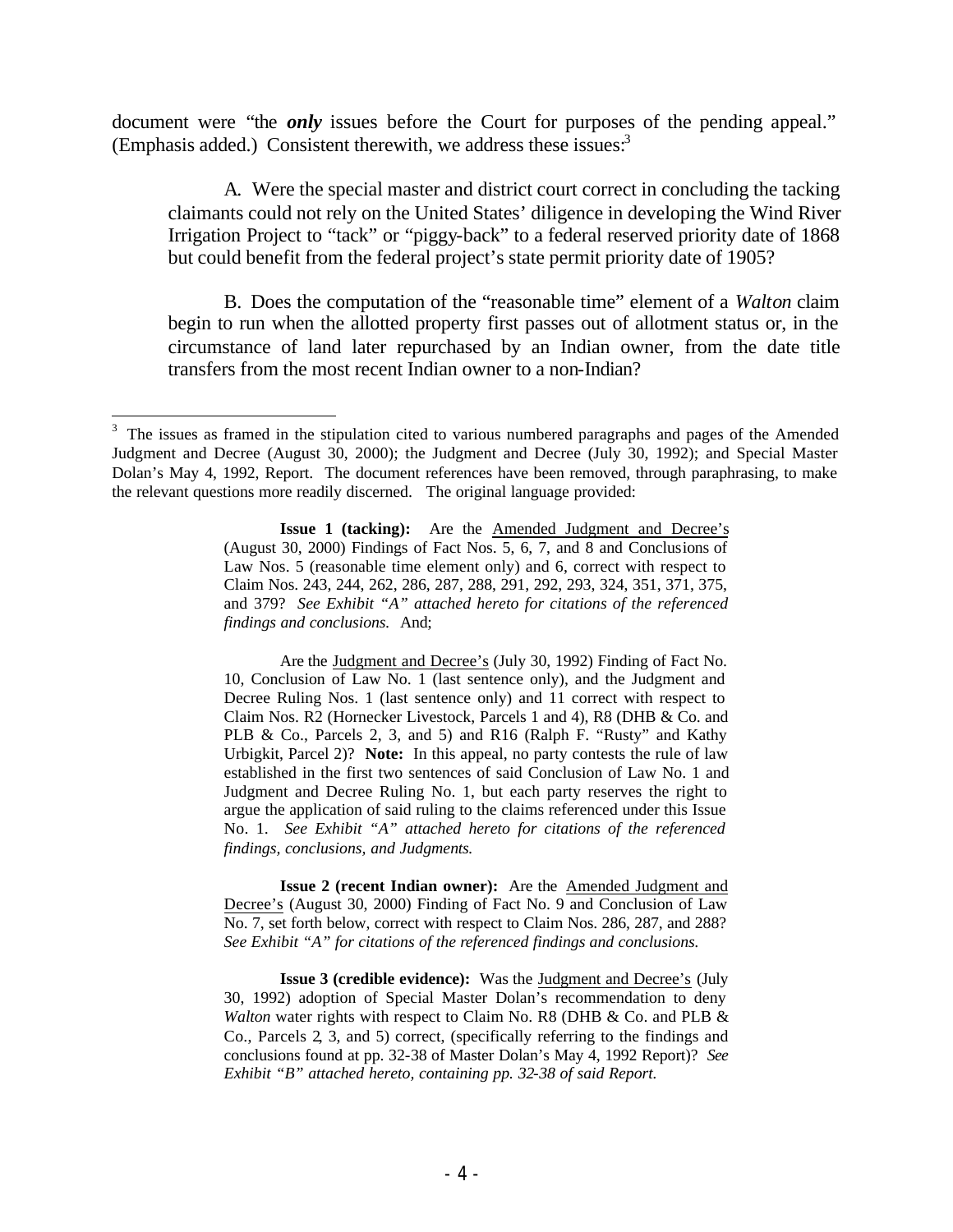C. Did the district court err in accepting the special master's determination that a proof of appropriation sworn under oath in 1943 did not provide convincing evidence of irrigation of parcels prior to 1910 due to the thirty-three-year time lapse?

The first two issues clearly present legal, as opposed to factual, questions, and our standard of review neither affords deference nor binds this court to the district court's decision. *Eklund v. PRI Environmental, Inc.*, 2001 WY 55, ¶10, 25 P.3d 511, ¶10 (Wyo. 2001); *Ruwart v. Wagner*, 880 P.2d 586, 590 (Wyo. 1994); *City of Laramie v. Hysong*, 808 P.2d 199, 202 (Wyo. 1991). The third issue puts a factual finding in question, and we will not disturb a specific factual finding unless it is clearly erroneous or against the great weight of the evidence*. Barton v. Barton*, 996 P.2d 1, 3 (Wyo. 2000).

#### **A. Can** *Walton* **Claimants Rely Upon the Wind River Irrigation Project as Evidence of Diligence?**

[¶10] Federal reserved water rights were appurtenant to the allotments when they were sold, and the unsuccessful claimants argued they should be allowed to retain those rights because the properties were irrigated within a reasonable time and with due diligence through the federal government's development of the Wind River Irrigation Project. They contend the district court erred when it concluded as a matter of law they could not rely upon the construction of the Wind River Irrigation Project as evidence of due diligence.

[¶11] The district court's order rejecting the unsuccessful claimants' claims as a matter of law because they relied upon completion of the irrigation project seems misguided for several reasons. First, the federal law of reserved rights relies upon the reasonable diligence standard established in state prior appropriation law to determine the validity of *Walton* right claims, and reliance upon the irrigation project met that standard. Second, as a matter of law, the doctrine of relation back deems irrigation commenced in 1905 upon the filing of the permit applications, and this legal fiction is capable of constituting diligent exploitation of the reserved rights. If the claimants are legally considered to have commenced appropriation in 1905, they were appropriating water in the eyes of the law when they acquired the allotments. Third, the evidence is undisputed that the irrigation project's proponents recognized the value of the Indian water rights and acted on behalf of the landowners, both Indian and non-Indian, to insure state law was followed to protect those rights. As a matter of law, development of the project can be considered as having been done on behalf of the allottees and their successors. Fourth, Wyoming law is clear that irrigation projects such as this are favored, and the courts have allowed significant time for such projects to be completed while protecting the water rights upon which they rely. Finally, equitable treatment of all the *Walton* claimants demands that those who acquired their lands early should not be penalized for that fact when claimants who acquired their lands later demonstrated no more diligence and relied on the irrigation project in the same fashion. While we agree with the arguments of the Indian tribes and the federal government that *Walton* rights must be narrowly construed, that is so because of the disruptive impact of reserved rights on the administration of water rights in general. The fact is, the courts have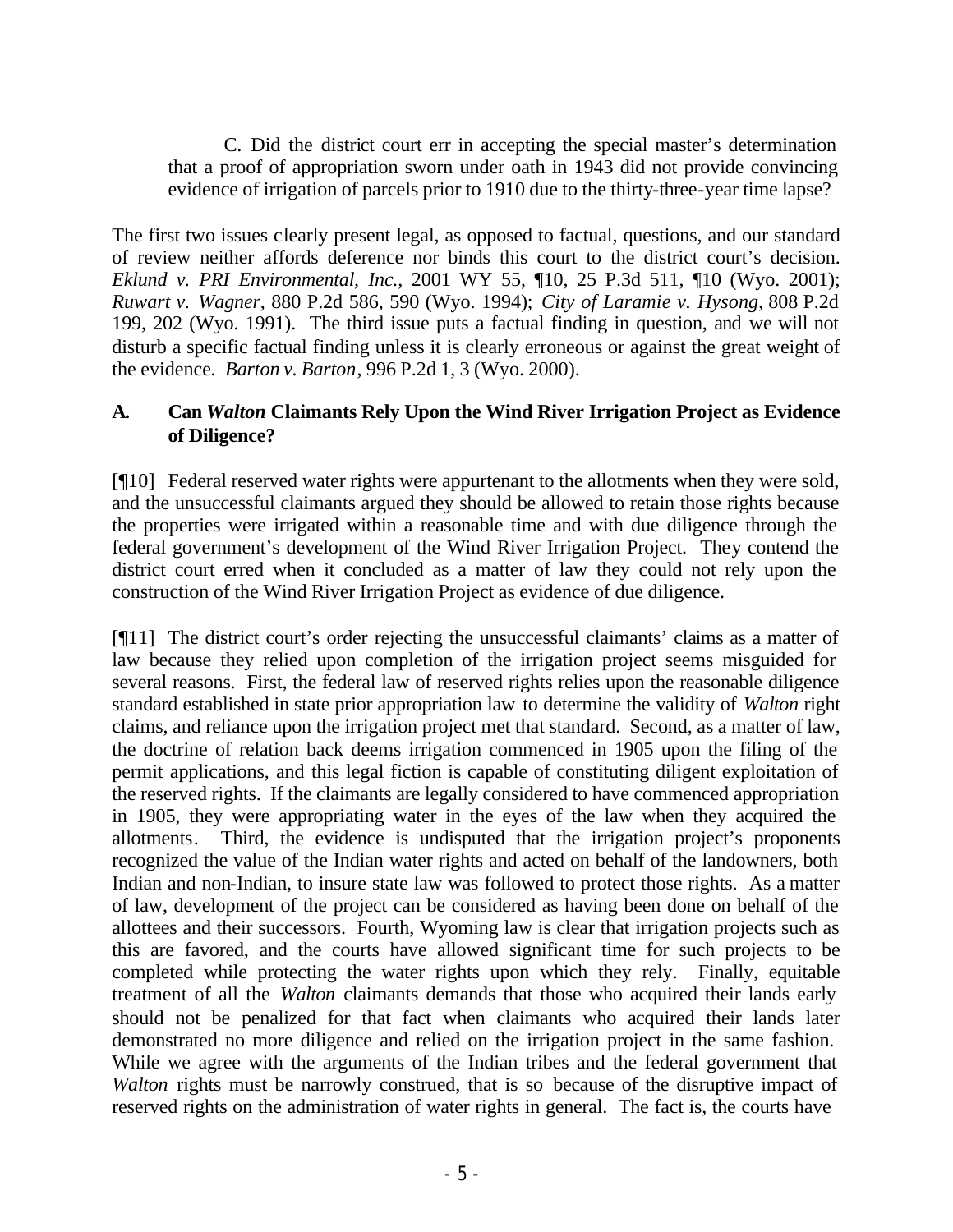created these rights and established the rules for determining their scope. Now, we are bound to apply those rules with reason and fairness.

## **B. What Is the Standard for Reasonable Diligence for** *Walton* **Right Claims?**

[¶12] In order to resolve what the proper test is for determining "reasonable diligence" sufficient to qualify for a *Walton* right, we must examine the legal and historical context of reserved rights. All the *Walton* claimants acquired their Indian predecessors' shares of the federally reserved water rights. Reserved rights is a doctrine by which "the federal government reserves public lands for particular purposes, it also impliedly reserves sufficient water to effectuate those purposes." 4 Waters and Water Rights § 37.01 at 218 (Robert E. Beck ed., 1996 Repl.). Having a unique nature, these

> "reserved" water rights are unlike riparian<sup>[4]</sup> rights or prior appropriation rights, although they contain elements of both. For example, like riparian rights, reserved rights are appurtenant to land; that is, land ownership is the basis of the right. Also like riparian rights, reserved rights are not lost by nonuse. But reserved water can be used on nonriparian lands. And like prior appropriation rights, reserved rights have priority dates which reflect the security of the right. . . . However, the priority date for reserved rights is the date of the reservation or earlier, not the date of diversion, as in the case of most appropriation rights.

> The *chief characteristic of reserved rights is that they are federal rights*, grounded on the (mostly implied) intent of the federal government to reserve water for its purposes. This characteristic serves to distinguish reserved rights from both prior appropriation and riparian rights.

*Id.* at 218-19 (emphasis added).

[¶13] The United States Supreme Court first recognized reserved rights for Indian reservations in *Winters,* 207 U.S. 564. Therein, the Supreme Court concluded the Indians

Black's Law Dictionary 1327 ( $6<sup>th</sup>$  ed. 1990).

 <sup>4</sup> Riparian rights are

the rights of the owners of lands on the banks of watercourses, relating to the water, its use, ownership of soil under the stream, accretions, etc. Term is generally defined as the right which every person through whose land a natural watercourse runs has to benefit of stream as it passes through his land for all useful purposes to which it may be applied.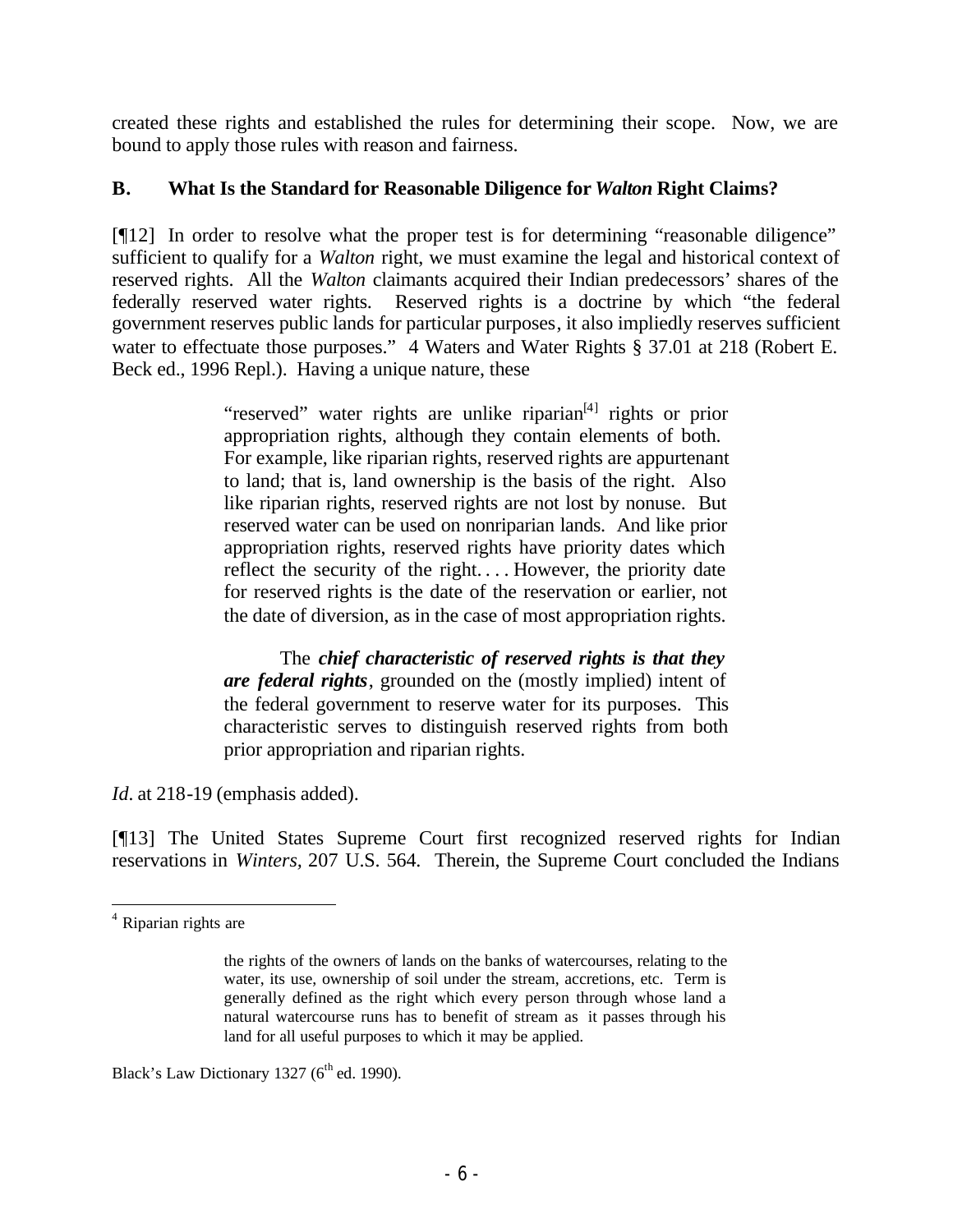reserved certain water rights necessary to accomplish the purpose of the treaty. Although no specific Congressional intent can be cited, the courts have agreed that Congress would have intended such a reservation. 207 U.S. at 576. Ultimately, the courts recognized the rights of individual Indians who had been allotted ownership of specific tracts of land within the reservation–the right to "just and equal" distribution of the reserved water. *United States v. Powers,* 305 U.S. 527, 530 (1939)*.* That right could not be lost by nonuse and was appurtenant to the allottee's land.

[¶14] Thereafter, the right of the individual Indian allottees to convey their lands for full value with the appurtenant reserved water rights to non-Indians was recognized. *Hibner,* 27 F.2d 909; *Skeem v. United States,* 273 F. 93 (9th Cir. 1921). The court in *Hibner* found the transferred reserved water right had a different status because the purpose of protecting the Indian does not apply to a non-Indian. The non-Indian,

> as soon as he becomes the owner of the Indian lands, is subject to those general rules of law governing the appropriation and use of the public waters of the state, and would, as grantee of the Indian allotments, be entitled to a water right for the actual acreage that was under irrigation at the time title passed from the Indians, and such increased acreage as he might with reasonable diligence place under irrigation, which would give to him, under the doctrine of relation, the same priority as owned by the Indians; otherwise, the application of any other rule would permit such grantee for an indefinite period to reclaim the balance of his land and withhold the application of the water to a beneficial use, which is against the policy recognized in the development of arid lands.

27 F.2d at 912*.* Thus, it can be clearly seen, from the beginning of the courts' recognition that reserved rights could be transferred to non-Indians, the overriding concern was that the rights be "subject to those general rules of law governing the appropriation" to ensure their prompt utilization consistent with the "policy recognized in the development of arid lands." *Id.* That doctrine of prior appropriation, which encouraged water development in the arid West, was embraced by, and in fact born in, the State of Wyoming. Robert B. Keiter & Tim Newcomb, The Wyoming State Constitution, A Reference Guide at 9-10 (1993).

[¶15] The only further articulation of the scope and nature of the reserved rights acquired by non-Indian successors to allottees is contained in the three *Walton* decisions of the Ninth Circuit Court of Appeals. *Walton I,* 460 F. Supp. 1320*; Walton II,* 647 F.2d 42*; Walton III,* 752 F.2d 397. The controlling maxim of those cases is the elusive, unarticulated but "presumed" Congressional intent. Unfortunately, "[t]here is nothing to suggest Congress gave any consideration to the transferability of reserved water rights. To resolve this issue, we must determine what Congress would have intended had it considered it." *Walton II,* 647 F.2d at 49. The court then concluded Congress did not intend to limit the individual Indian's right to transfer the reserved water right. We suggest Congress also likely intended, once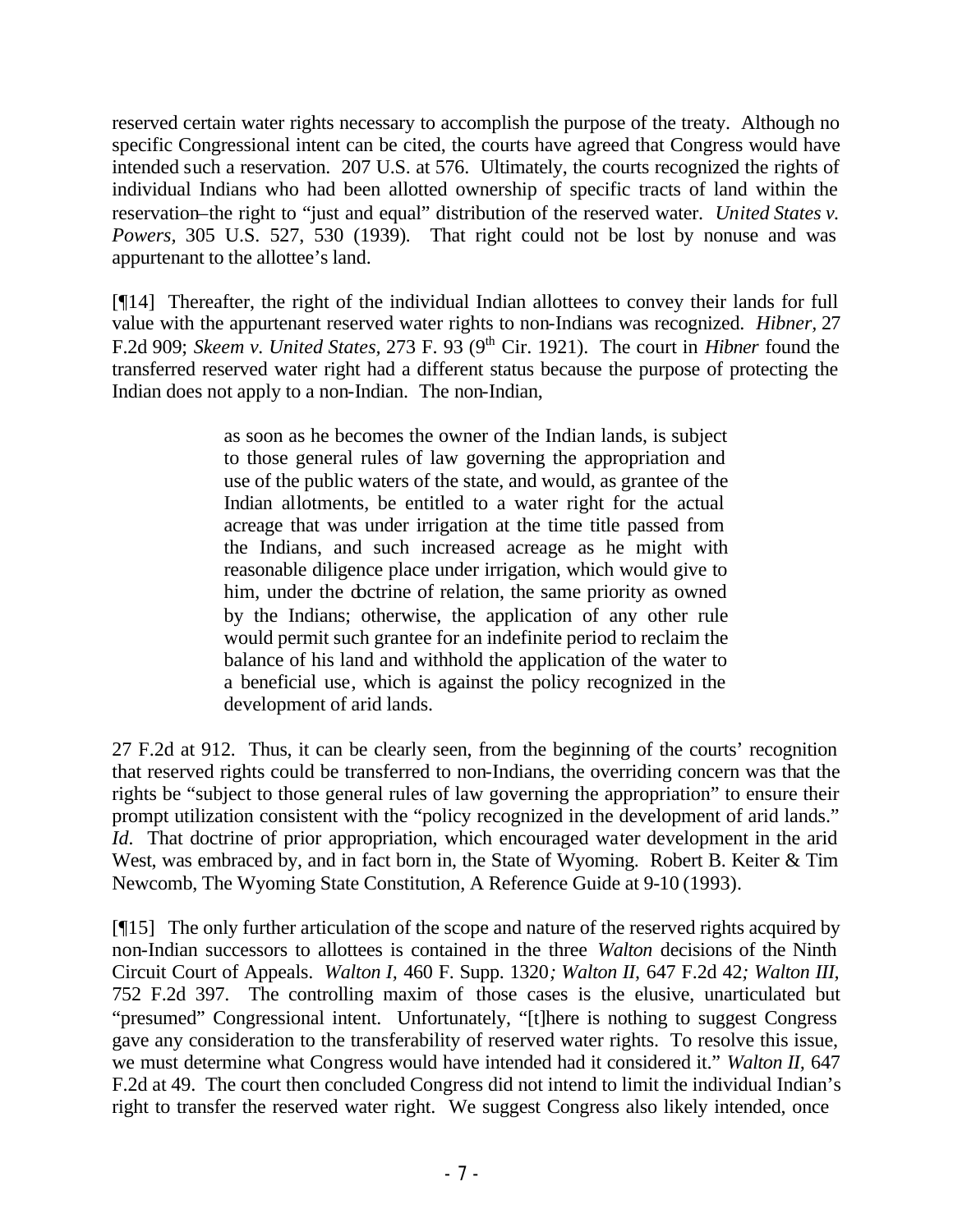transferred to a non-Indian, that right would be subject to the generally applicable prior appropriation laws of the respective state. *Hibner,* 27 F.2d at 912.

[¶16] A fundamental difference between a reserved right held by an Indian and one transferred to a non-Indian was that the Indian did not lose the right by nonuse. In contrast, under the prior appropriation doctrine adopted throughout the arid West, nonuse can affect the termination of a water right. The concept that these rights are created by federal law to protect the intent of the original treaties runs throughout the reserved rights cases, and, while in Indian hands, reserved rights cannot be abridged or diminished by state law unlike a water right held by a non-Indian. So, it is not surprising that the Ninth Circuit Court of Appeals found the non-Indian must exercise the reserved right he receives upon purchasing Indian land to which the right is appurtenant by appropriating it "with reasonable diligence after the passage of title." *Walton II,* 647 F.2d at 51. This requirement balanced the allottee's right to transfer with the non-Indian's obligation to comply with existing state law and policy to diligently put the right to use. Congress could not have intended the non-Indian to enjoy the perpetual nature of a right reserved to the Indian by treaty. While it is not necessary to speculate, it does appear logical that, irrespective of the standards articulated by the *Walton* cases, the non-Indian would be required to use reasonable diligence to maintain any right acquired under state law in any event. It is significant no federal court considering this issue has suggested Congress would have intended to impose further restrictions on the transferred reserved right than already existed under state law.

[¶17] What guidance do we have, then, to determine what constitutes reasonable diligence in this context? In the series of *Walton* cases, Mr. Walton claimed federal reserved rights on 170 acres which had been acquired by his predecessor from an allottee. Ultimately, the court found only thirty of those acres had been diligently irrigated over the years. No specific number of years was announced as constituting a "reasonable time" or "reasonable diligence." We believe it is significant the Ninth Circuit Court of Appeals held "[i]t is appropriate to look to state law for guidance" to determine diligence. *Walton III,* 752 F.2d at 400. Further, it was stated:

> If diligently applied, the priority date of the water right relates back to the initial diversion. The tests developed to determine whether or not an appropriator has been sufficiently diligent in applying water to a beneficial use to justify relating the priority date back to the initial diversion are appropriate to determine how much water Walton's predecessors appropriated with reasonable diligence, after the passage of title.

752 F.2d at 402 (citations omitted). That statement clearly reflects the federal court's determination that, if an appropriator was diligent enough to justify the application of the doctrine of relation back recognized in prior appropriation law, he demonstrated sufficient diligence to successfully preserve a *Walton* claim. The federal court concluded, citing Washington Supreme Court cases, Mr. Walton did not demonstrate the original irrigation of thirty acres was increased sufficiently to meet the state law standard for enlargement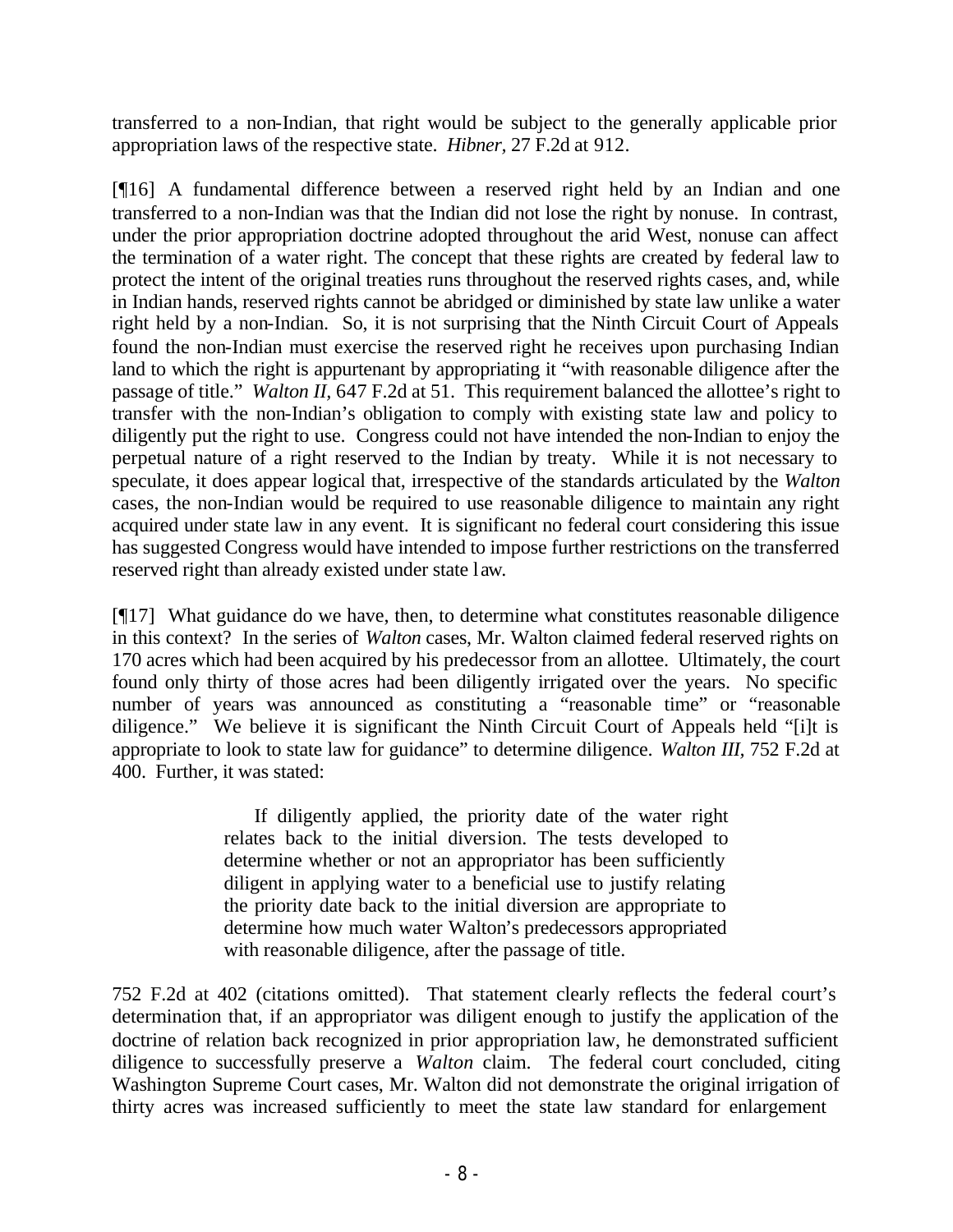through gradual but sure increases which manifested an original intent to appropriate an increasing amount of water. *Walton III,* 752 F.2d at 402-03 (citing *In Re Waters of Doan Creek,* 215 P. 343, 347 (Wash. 1923); *In Re Water Rights in Alpowa Creek,* 224 P. 29 (Wash. 1924)). Clearly, had Mr. Walton met the standard for diligence established by state law, the court would likely have recognized a larger reserved right for him.

[¶18] No precedent exists in state or federal law regarding how reasonable diligence in *Walton* claims should be evaluated when a large, multi-year irrigation project is under construction at the time of the transfer of the allotment and must be built in order to allow irrigation of the former Indian lands. This court has adopted and relied heavily on the above federal court precedent concerning the existence and the scope of federal reserved rights, including *Walton* rights. We continue to do so in resolving the proper standard for reasonable diligence in the context of those rights. That clear precedent leads us back to our own statutes and case law to determine whether relying upon the construction of a permitted, large irrigation project, when no other means of irrigation is available, constitutes reasonable diligence in putting the lands into irrigation.

# **C. Legal Effect of Relation Back to 1905**

[¶19] No one disputes these unsuccessful claimants were within the Wind River Irrigation Project. The permits filed in 1905 constituted the initial step in perfecting water rights for their lands under state law. So long as that project proceeded at a reasonable pace and received proper extensions from the state engineer allowing additional time for the project to be completed and so long as the claimants ultimately irrigated their lands with project waters, the application of the doctrine of relation back directs these claimants be legally considered as having begun irrigation in 1905.

[¶20] The doctrine of relation back has been long recognized in Wyoming jurisprudence in both case law and statute. *See Campbell v. Wyoming Development Co.*, 55 Wyo. 347, 100 P.2d 124 (1940); *Van Tassel Real Estate & Live Stock Co. v. City of Cheyenne*, 49 Wyo. 333, 54 P.2d 906 (1936); *Moyer v. Preston*, 6 Wyo. 308, 44 P. 845 (1896); Wyo. Stat. Ann. §§ 41- 4-506, 41-3-401(a), 41-4-512 (LexisNexis 2001). The doctrine invokes the "principle by which, when an act is done at one time, it is considered, by a fiction of law, as if done at some antecedent time." 2 Clesson S. Kinney, A Treatise on the Law of Irrigation and Water Rights § 743 at 1284-85 (2d ed. 1912). The courts adopted the doctrine solely for the purpose of justice founded in law, reason, and convenience based on broad equitable principles. *Id.* at 1285. Water law borrowed this property doctrine to protect the appropriator against intervening filings that could subordinate his expected priority between the filing of the permit for an appropriation and the actual physical appropriation. A. Dan Tarlock, Law of Water Rights and Resources § 5:62 at 5-104 (2001). Hence, "[p]riority is determined from the date of the manifestation of intent, not the date of actual application of the water to beneficial use." *Id.* 

[¶21] Relation back has always been a flexible doctrine generally used to protect the parties' expectations when an unexpected event occurs. *Id.* at 5-105. Its application in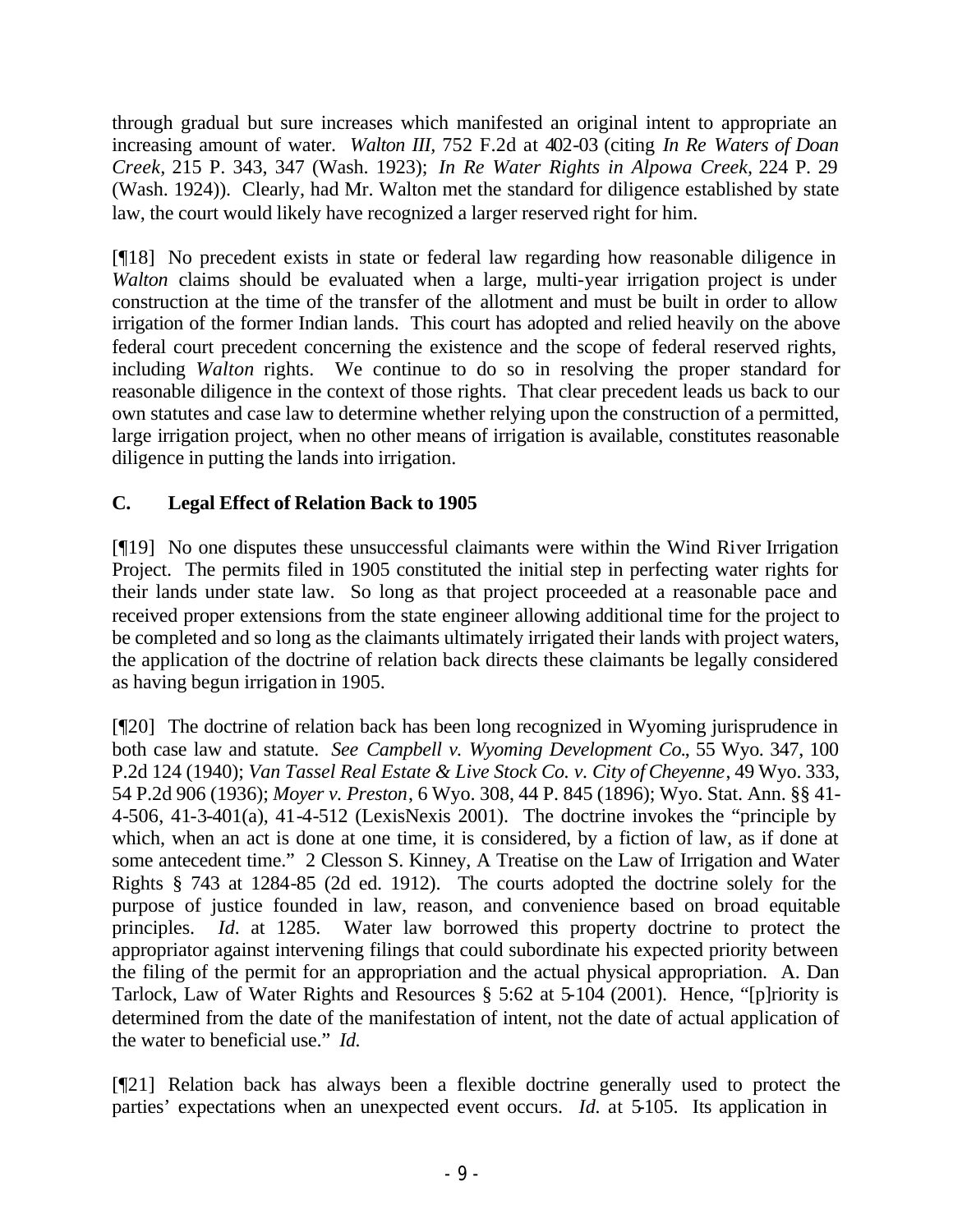water law has been necessary to stimulate investment in water development. As it was initially developed, relation back was applied to small ditches and less complex means of water development. *Id.* Considerable delays in putting water to use suggested speculation and could result in loss of early priority. *Id.* However, contemporary water projects often entail extended planning, financing, and construction lead times, and, without application of the relation back doctrine, the security of the project's water right could be undermined. *Id.* This court has noted*:*

> "The law [. . .] does not require impossibilities of the appropriator; neither does it require him to do vain or useless things.  $\ldots$ ."

> . . . "[T]he full enjoyment of the water attempted to be appropriated does not, of course, commence until the works are finally completed and capable of conducting all of the water; but[, as] against all others[] subsequently attempting an appropriation of the waters of the same stream, the right of the first appropriator to the use of the water dates or relates back, by what is known as the doctrine of relation."

*Van Tassel Real Estate & Live Stock Co.*, 54 P.2d at 913 (quoting 2 Kinney, A Treatise on the Law of Irrigation and Water Rights, *supra*, § 740 at 1280, § 741 at 1281). Relation back encourages the development of water resources by allowing prospective appropriators to initiate appropriation and then complete financing, engineering, and construction aspects of their projects with the understanding that, with diligent pursuit and development, their rights will become absolute upon beneficial use with a priority date of the initial action. 94 C.J.S. *Waters* § 365 (2001). However, it does not encourage or promote speculation in water rights which have no reasonable probability of maturing into completed appropriations. *Id.*

[¶22] In *Campbell*, we referred to the doctrine of relation back as the "right of gradual development<sup>15</sup> stating, "courts ought not, we think, take it upon themselves to declare that the right of gradual development was taken away from the defendant company as a matter of law by the mere fact that the development was slow." 100 P.2d at 144. Further, work on one part of a system may constitute reasonable diligence in the completion of the entire system for the purpose of demonstrating reasonable diligence in development of the appropriation. 94 C.J.S. *Waters, supra* at § 365; *City of Lafayette v. New Anderson Ditch Company*, 962 P.2d 955, 961 (Colo. 1998) (en banc). Over time, other courts have also responded by adapting the doctrine to better address complex projects. *New Anderson Ditch Company*, 962 P.2d at 961; *Dallas Creek Water Company v. Huey*, 933 P.2d 27 (Colo. 1997) (en banc);

<sup>&</sup>lt;sup>5</sup> "[T]he discussion in [*Van Tassel*] of the doctrine of relation--the right of gradual development--is applicable herein." *Campbell*, 100 P.2d at 142.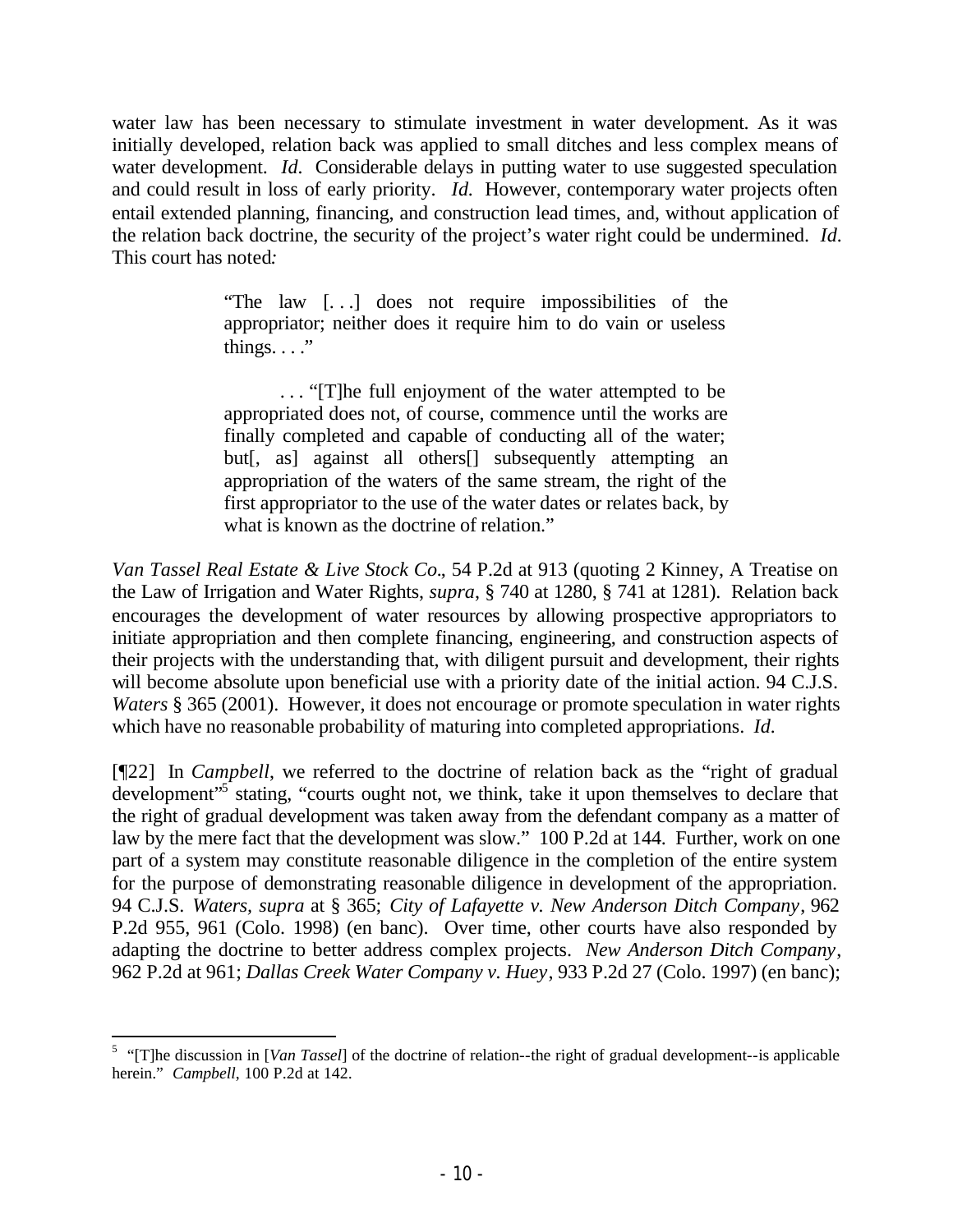*Montana Department of Natural Resources and Conservation v. Intake Water Co*mpany, 558 P.2d 1110 (Mont. 1976).

[¶23] The doctrine of relation back is significant in this case because the unsuccessful claimants can be considered to have begun irrigation at the time the permits were filed for the federal project–that is, 1905–and, as a matter of law, the claimants should be considered to have been acting diligently at the time they acquired the reserved rights from their allottee successors.

## **D. Wind River Irrigation Project–Intended to Benefit Allottes and Their Successors**

[¶24] The unsuccessful claimants assert the irrigation project, permitted through the state by an employee of the Bureau of Indian Affairs, was intended to facilitate beneficial use of the reserved water rights. The record strongly supports the conclusion the federal government's construction of the project and compliance with Wyoming state water law requirements were intended to allow beneficial use of the Indian reserved rights. The original applications for permits to divert, executed by Mr. Wadsworth as superintendent and special disbursing agent of the Shoshone Agency, indicate he is the applicant in his official capacity and the use to which the water will be applied is "the irrigation of Indian lands hereinafter described." In a letter to the state engineer dated October 10, 1918, W. S. Hanna, the supervising engineer of the United States Indian Irrigation Service, succinctly explained the policy reasons behind the Indian Irrigation Service's many filings in observance of Wyoming state law:

> My understanding $[6]$  of the Indian Service attitude in this matter is briefly as follows. Various court decisions have established beyond dispute the prior rights of the Indians to sufficient water for the irrigation of their lands. The filing of requests for permits and requests for extensions of time for proof of beneficial use in compliance with the Wyoming State laws has been systematically followed out. This plan of procedure was suggested in the Act of 1905 which [c]eded a portion of the original Indian Reservation. In my opinion the object of this proce[]dure is two-fold-viz. Giving public notice of the prior rights of the Indians and the protection of the water rights of purchasers of Indian lands by permitting such purchasers to submit to your office proof of beneficial use and to receive certificate designating the date of the original filing as their priority date. The latter is of extreme importance as large areas [of] the Indian irrigated lands are rapidly passing into white ownership and it is imperative that water rights and

 $6$  Mr. Hanna later in the letter clarifies that his view of the matter is "substantially the view of the Indian Office in the matter of water rights on the Wind River Indian Reservation."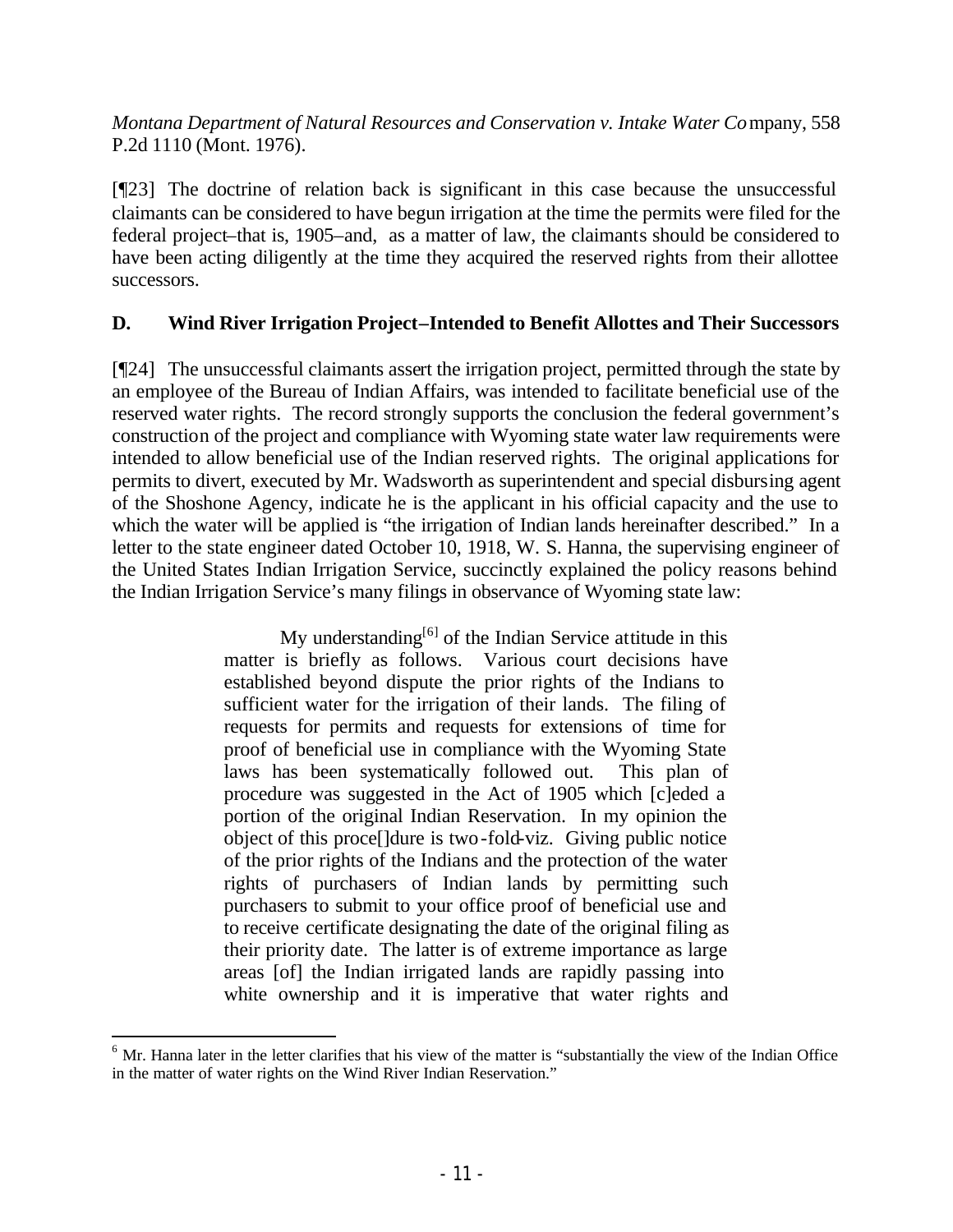especially priorities of water rights be protected as practically the entire value of this land for agricultural purposes is dependent on the validity of the water right.

. . . .

. . . [T]racts are constantly being sold to white men and in order to safe-guard the interests of these white men and allow them, after purchasing the land, to have sufficient time in which to make proof of beneficial use, we wish to secure any necessary extensions of time for proof of beneficial use in accordance with the Wyoming State laws.

This letter was written after the *Winters* case made it clear the Indians had reserved rights in the treaties which would be extremely valuable given their early priority date.

[¶25] From the beginning, the United States government's clear purpose was to protect and provide water to the Indian lands. The requests for extensions were also intended to permit the non-Indian purchasers to maintain the water rights they acquired from the Indian allottees by allowing beneficial use when the water was finally available through development of the project. Furthermore, the United States government dealt with the project and lands within the project as single enterprise as evidenced by the affidavit of Louis Twitchell, former project manager and an employee of the Bureau of Indian Affairs Irrigation Department for over thirty years. Of particular note, Mr. Twichell's affidavit reflects:

> 4. In 1957, the BIA was still developing and constructing project structures pursuant to the original permit applications submitted to the State of Wyoming in 1905. A lot of laterals to serve the project lands were built after 1957.

> 5. Any preexisting private ditches that may have served the lands under this claim were subsumed into the project when the project encompassed those lands. If lands were classified under the project as assessable, those lands have to pay their pro rata share of the project assessments.

> 6. All of the BIA ditches are run as one project. Money collected for operation and maintenance charges are spent project wide.

[¶26] This evidence demonstrates the project was intended to irrigate all the lands within the project. Though progress was incremental, it was evident and frequently reported to state water officials. Any private ditches were subsumed by the project when it encompassed the land upon which those ditches were located. One can infer whatever individual expense and effort were made to put private ditches in place pending arrival of the project facilities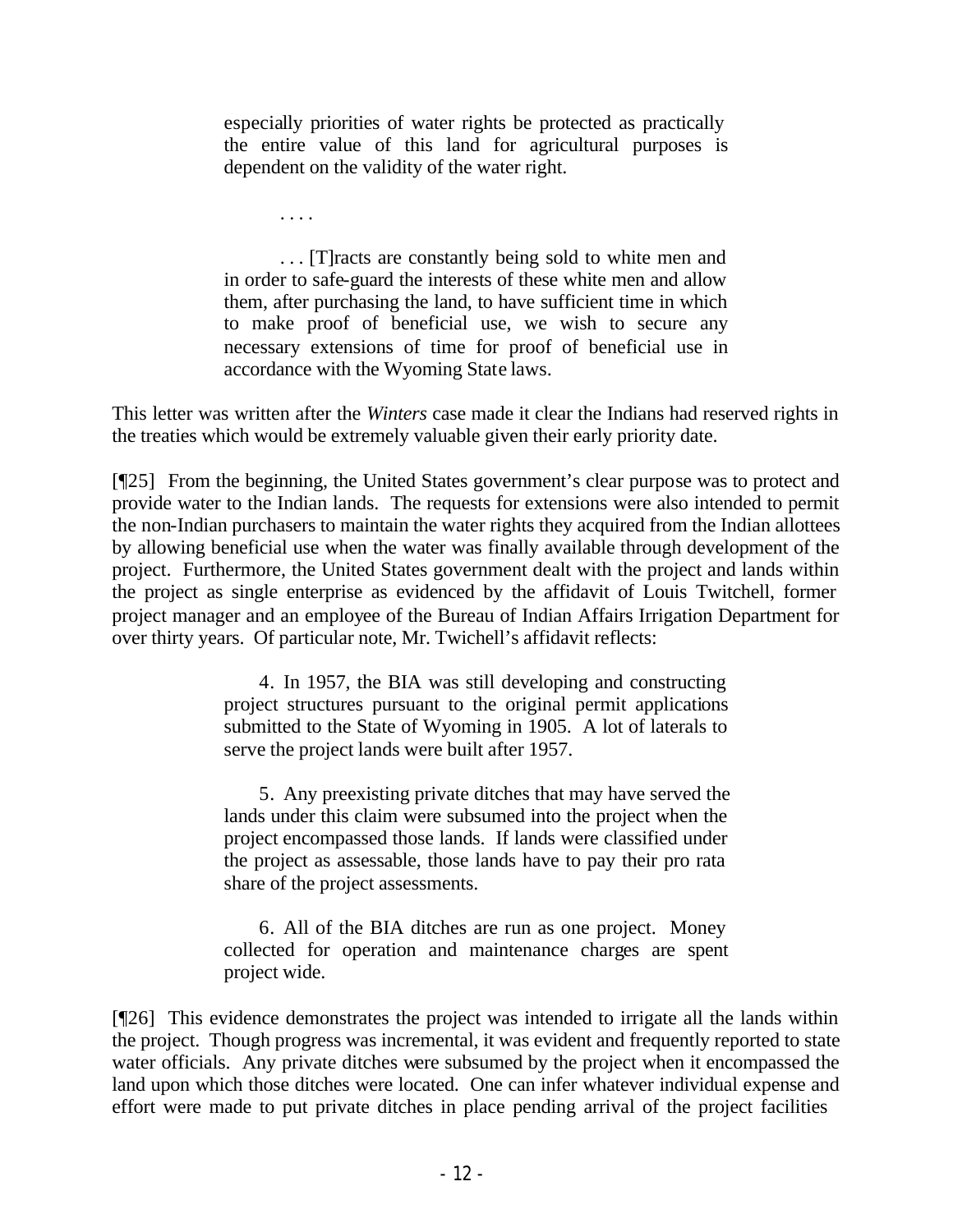would be a temporary benefit to be replaced by the project facilities. Moreover, those assessable properties within the project were financially invested in the construction through their pro rata share of project assessments.

[¶27] The tribes argued that the non-Indian successors did not rely upon the existence of the reserved rights when they purchased the allotments. While the legal significance of that fact is arguable, history suggests the opposite. The letter from the project proponents specifically noted the value of the Indian rights as a direct result of the court decisions recognizing such rights, and, without water, the allottees' lands would be valueless. On the other side of the transaction, the non-Indian buyer certainly had notice of the existence of those rights and the on-going irrigation project that would allow those rights to be realized. It stands to reason the value of the lands within the project area increased after 1905 with the proposed construction of the federal irrigation project. Accordingly, it must be assumed that most, if not all, sales of allotments within the project area after that time were with the expectation project waters would ultimately be available to those parcels for irrigation.

[¶28] A fundamental precept of the doctrine of reserved rights and the General Allotment Act of 1887 was to allow Indians owning allotted lands to sell the property in fee for full value conveying therewith the appurtenant water rights to the same extent non-Indians could sell fee lands with appurtenant water rights. Absent that, the right to sell the land would be all but worthless to the Indian allottee. *Walton I,* 460 F. Supp. at 1328; *Big Horn I,* 753 P.2d at 112-13. By the same reasoning, it is incongruent on one hand to hold the Indian allottees could sell their reserved water rights with their lands for full value but on the other hand to effectively render the reserved rights worthless because, at the time of transfer, the irrigation project which would allow beneficial use of the reserved water was incomplete. Recognizing that we find ourselves at a place in history which requires us to presume what parties would have intended almost a century ago while at the same time knowing they were not sufficiently clairvoyant to foresee the courts' development of the requirements for a *Walton* right, we conclude the irrigation project, which allowed exploitation of the Indian reserved rights, had to have had an effect on both the value paid and received for the allotments and the actions on the part of the individual non-Indian successors to develop the water rights received with their purchases. The project was constructed to benefit the reserved rights, and our application of the diligence test required for *Walton* claims must reflect that reality.

[¶29] Relying on the due diligence of others to qualify for a water right essentially by proxy finds support in Wyoming case law:

> A man cannot apply for water, or divert it, for idle purposes. He must claim it, if he wants to separate it from the unappropriated body of water. But the claim need not, we think, be personal in the sense that no one else can reap the benefit thereof. That was virtually held in *Rutherford v. Lucerne Canal & Power Company*, 12 Wyo. 299, 313, 75 P. 445. In that case one Pratt made the application and received the permit. The Lucerne Canal & Power Company, which he and others organized, adopted it,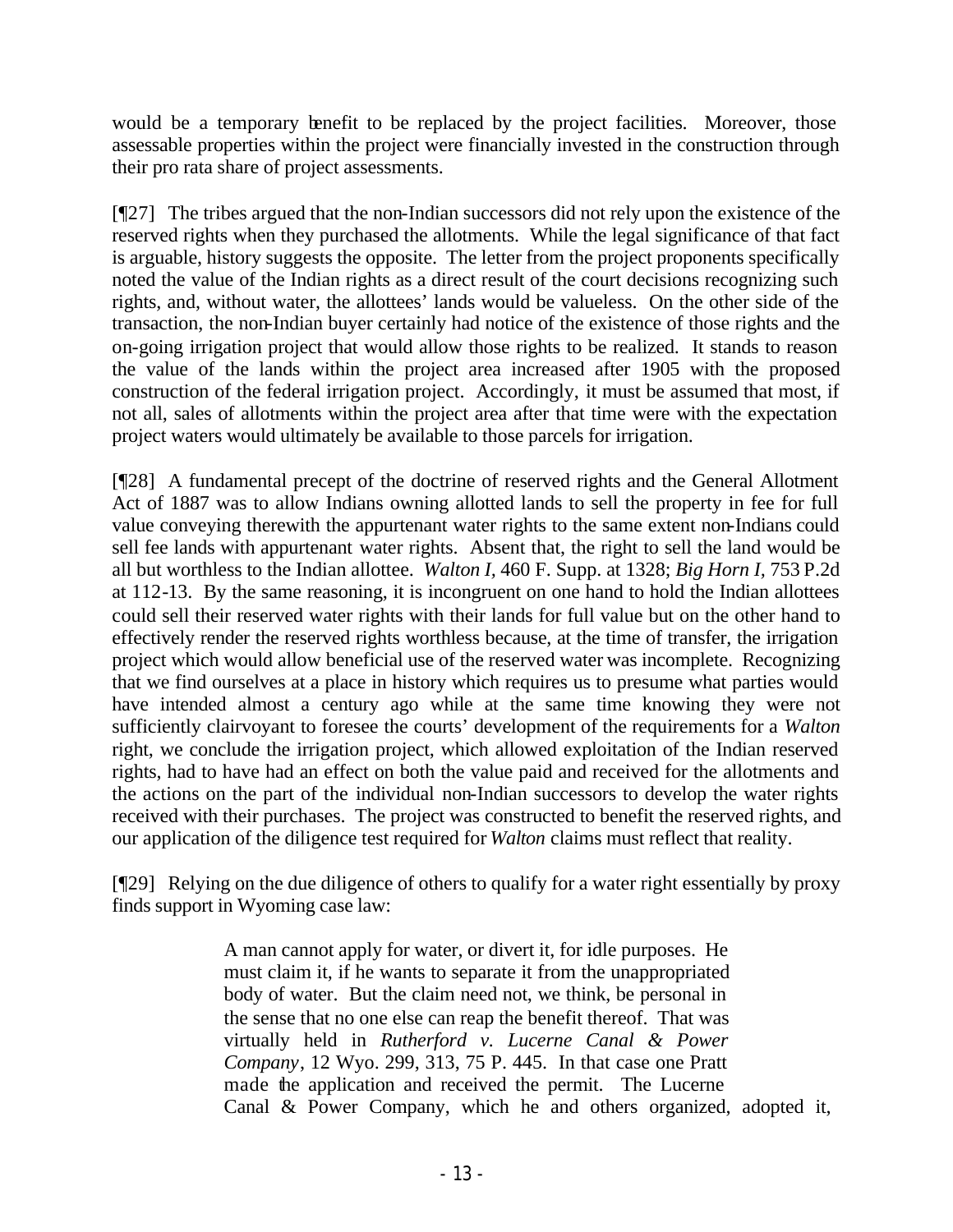proceeded under it, though it was not assigned to it, and diverted the water pursuant thereto. The court held that  $a^{\dagger}$  third party could not take advantage of the fact that Pratt did not personally fulfill the requirements of the permit. A ditch company in Colorado which diverts water is treated as an intermediate agent for the ultimate user of the water. *Farmers' High Line Canal & Reservoir Company v. Southworth*, 13 Colo. 111, 130, 21 P. 1028, 4 L.R.A. 767; *Wyatt v. Larimer & Weld Irrigation Co*., 18 Colo. 298, 308, 33 P. 144, 36 Am. St. Rep. 280. The water user, in such case, receives the benefit of the intent of the ditch company. After all, . . . no matter who may initiate the right, if it is perfected the general purpose of an appropriation is accomplished. . . . *No good reason, accordingly, appears, if the law is complied with in other respects, why a man should be forbidden to act as volunteer for another in connection with the steps leading up to a perfected appropriation.*

*Scherck v. Nichols*, 55 Wyo. 4, 95 P.2d 74, 79 (1939) (some citations omitted & emphasis added). The district court's decision as a matter of law to ignore the diligence demonstrated by the project on behalf of the claimants was erroneous.

## **E. Wyoming Law Allows Substantial Time for Completion of Large Irrigation Projects for "Good Cause Shown"**

[¶30] Pursuant to § 41-4-506, permit applicants are allowed five years to complete a project and five more years to provide beneficial use. The state engineer can, for "good cause shown," grant extensions of the original construction deadline period. Section 41-4-506. This court noted in *Associated Enterprises, Inc. v. Toltec Watershed Improvement District*, 578 P.2d 1359, 1365-66 (Wyo. 1978):

> [Section] 41-4-506 finds its genesis in the common-law concept of due diligence which, in the context of water law, has been expressed as follows:

> > [T]he law does not require any unusual or extraordinary efforts, but it does require that which is usual, ordinary, and reasonable. The diligence required in the prosecution of the construction of all works necessary for the diversion and application of water in an attempted appropriation of the same is that constancy or steadfastness of purpose or labor which is usual with men engaged in like enterprises, and who desire a speedy accomplishment of their designs.

2 Kinney on Irrigation and Water Rights, p. 1269.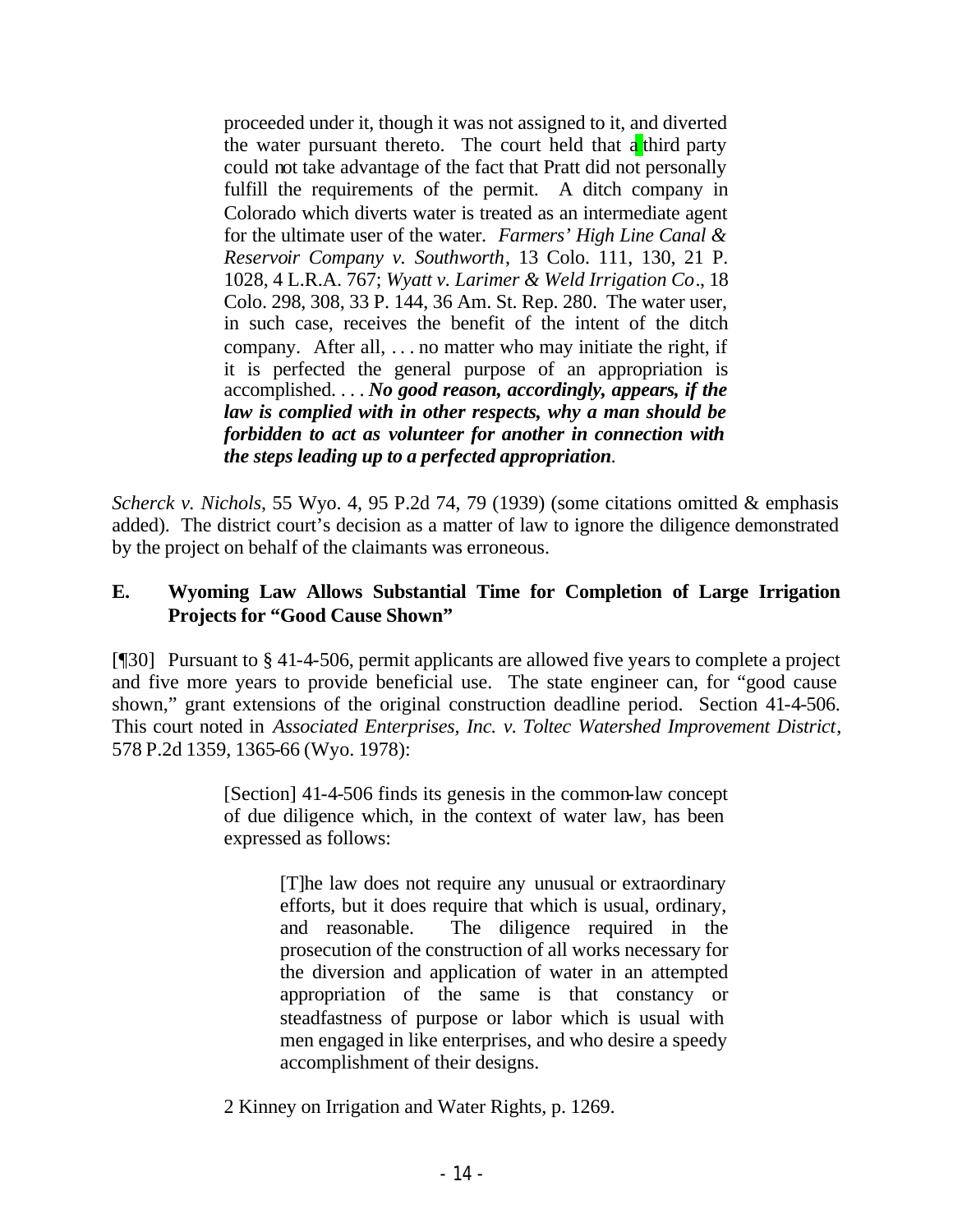[¶31] Over the many decades of the project's development, numerous applications for extension were filed that explained the progress made since the last request for extension and reported additional irrigated acreage. By way of example, the August 28, 1920, extension request letter sets out:

> The Ray Ditch Main Canal was completed many years ago. The Enlargement of the LeClair-Riverton No. 3 was completed in 1916. In each case the lateral system is not yet complete and some portions of the lands under the systems are unable to receive water at the present time. Work has been carried on each year on every Government system on this Project but our Congressional appropriations have been so reduced that it has been impossible to complete the lateral system on any one unit.... [O]nly a small portion of the most urgent work could be accomplished.

The extension request letter of September 24, 1926, is similar if a bit more positive in developments:

> Also during the period of the last extension there has been considerable extension work done on the lateral systems of the various units making it now possible to reach many tracts that were not previously able to receive water deliveries. . . . [T]he final completion of the construction work on the lateral systems is therefore dependent on the amounts appropriated for this purpose.

[¶32] All the requested extensions were granted exhibiting the state engineer's conclusion that good cause was shown and adequate progress was being made on the project to warrant protecting the rights created by the original permit applications. We view the fact the project took more than fifty years to finish as not truly relevant. What constitutes reasonable time depends upon the circumstances in each case and particularly upon the magnitude of the enterprise and the difficulties encountered. *Campbell*, 100 P.2d at 142. "The question of diligence must be determined in the light of all factors . . . including the size and complexity of the project; . . . the economic ability of the claimant; and the intervention of outside delaying factors such as wars, strikes and litigation." *Colorado River Water Conservation District v. Twin Lakes Reservoir and Canal Company*, 468 P.2d 853, 856 (Colo. 1970) (en banc) (citations omitted). As long as a water system as a whole is being completed with due diligence, it is inconsequential that a part of it proceeds slowly. The priority applies to the whole project. *Colorado River Water Conservation District v. Twin Lakes Reservoir and Canal Company*, 506 P.2d 1226, 1228 (Colo. 1973) (en banc).

[¶33] The true concern is whether it was continually developed over time without any significant gaps indicating termination or some other significant work stoppage. Lengthy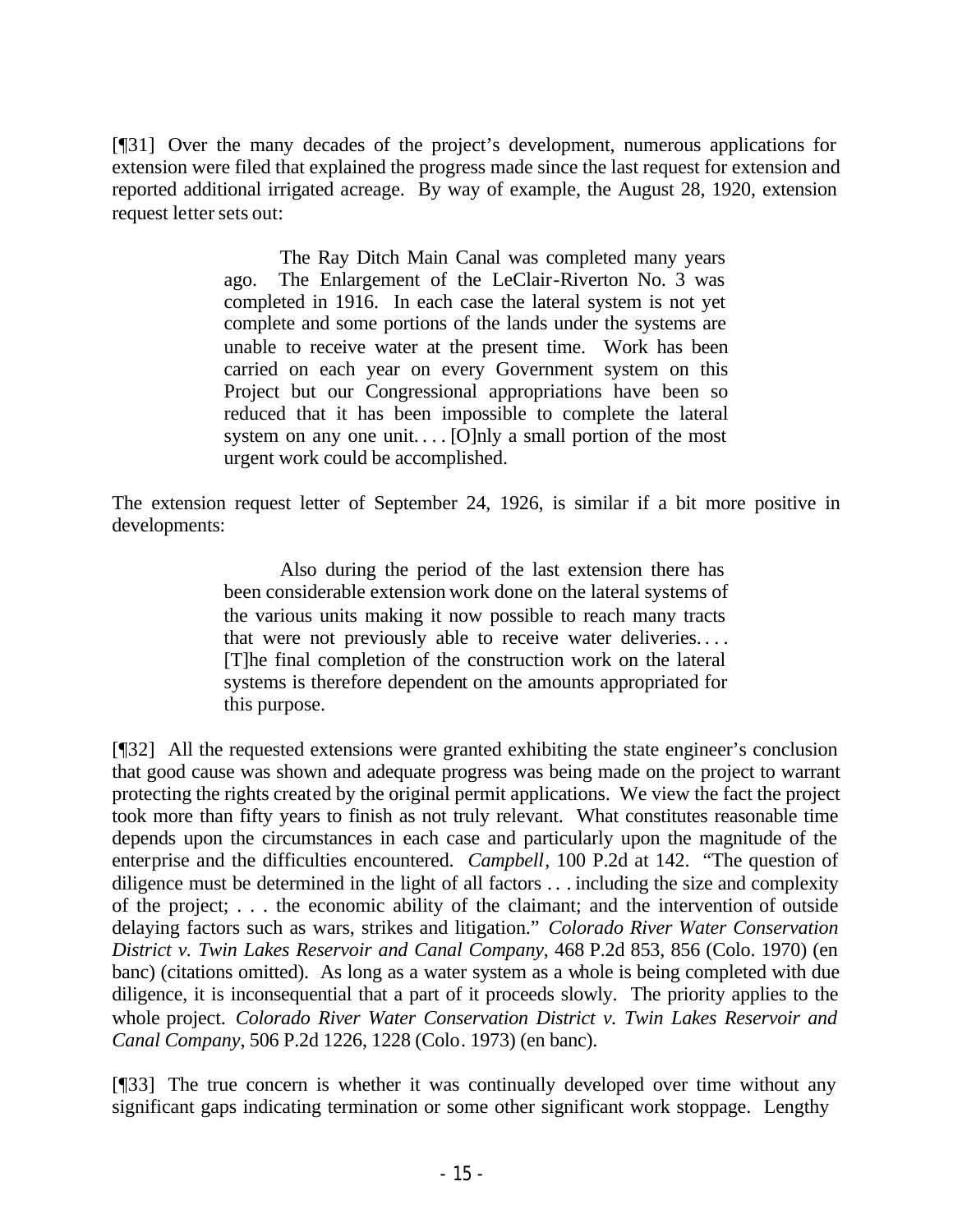development periods for complex projects are not unknown in our state. The water project in *Van Tassel* was thirty-three years in duration, and the irrigation project in *Campbell* took over forty-five years to complete. *Van Tassel Real Estate & Live Stock Co.*, 54 P.2d 906; *Campbell*, 100 P.2d 124. Both projects were deemed to have been diligently developed, and those efforts were attributed to the individual appropriators. We see no authority for treating the holder of a *Walton* right any differently.

# **F. Differential Treatment of Successful Claimants and Unsuccessful Claimants**

[¶34] The district court found:

8. The Tacking Claimants can not rely upon the diligence of the United States in constructing water conveyances to their property. They may, however rely upon the diligence of the United States under its state permit to provide the Tacking Claimants with a priority date of 1905 . . . .

Although the order does not explicitly provide a reason for that conclusion, presumably the court believed such reliance failed to demonstrate the claimants' "individual" diligence. However, inconsistently, the court held the unsuccessful claimants could rely on the project for their individual diligence under state law.

[¶35] The district court confirmed the special master's definition of reasonable diligence by finding:

> This Court is convinced that a better policy would be to address this problem in a two step process. First, proof of irrigation within five years of acquisition raises a presumption of reasonableness. This presumption can be rebutted as there may be cases when water and a means of applying it to the land was readily available during the five years after acquisition but was not applied.

> The second and more difficult step in this process arises when water is not applied to the land within five years after its sale by the allottee. . . . Should not reasonableness encompass other factors such as intent, distance and/or obstacles to the water source and diligence? This Court believes that it should. In the event that water is not applied to a beneficial use within five years, the second step would be to look at the due diligence of the allottee's successors in applying water to a beneficial use.

The district court further qualified the "reasonable time" description as follows: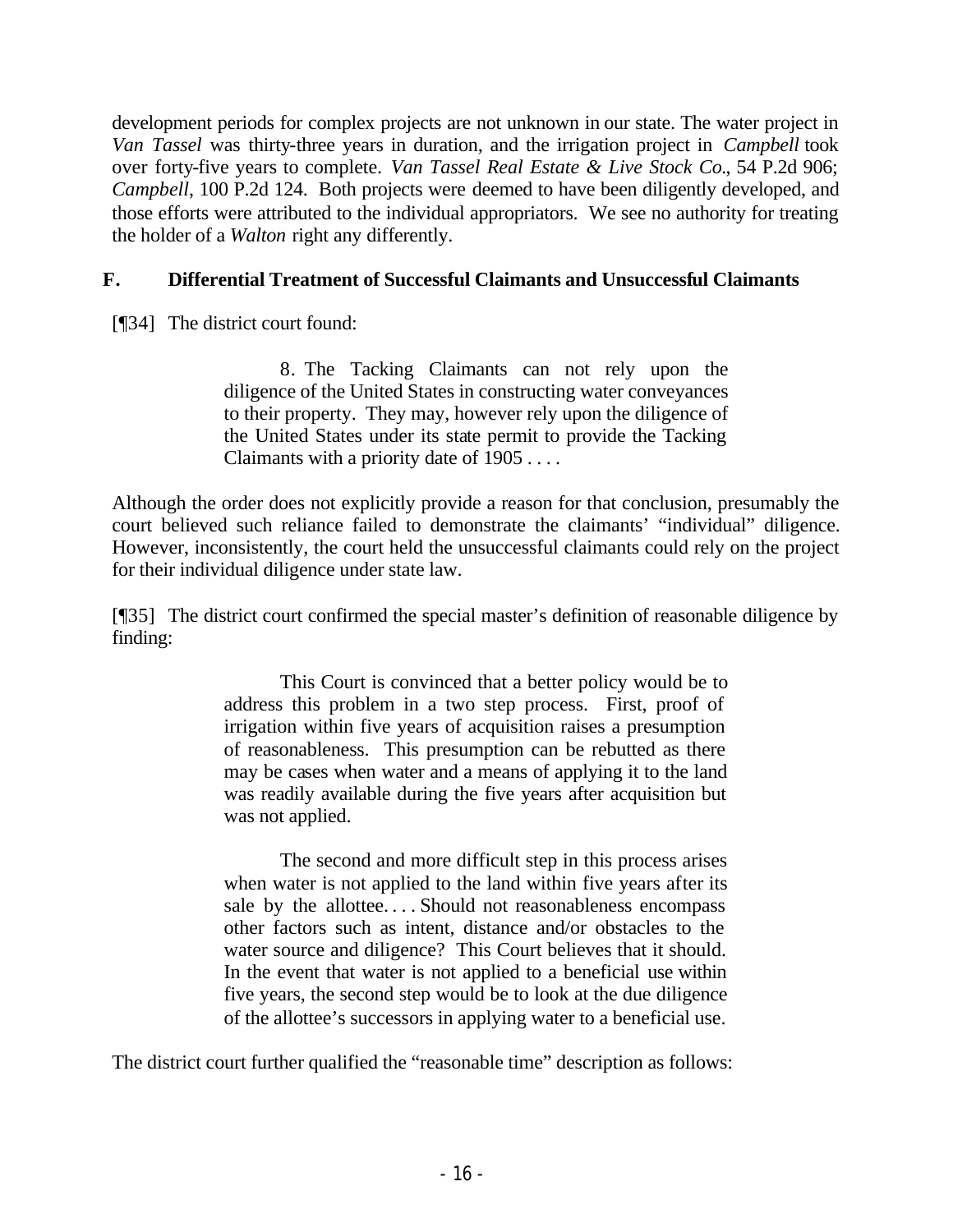There should be no time limit on extensions as measured in days, months or years. It is a factual issue to determine whether the allottee's successors demonstrated "that constancy or steadfastness of purpose or labor which is usual with men engaged in like enterprises, and who desire a speedy accomplishment of designs." Each claim must be determined on its own merits. If a claimant can make such a showing, the Court will infer reasonableness regardless of the time period after which the allotment was first sold.

[¶36] Despite the district court's careful and accurate description of how "reasonable diligence" should be determined, it rejected the unsuccessful claimants' claims, concluding instead, as a matter of law, they could not rely on the gradual development of the federal project over the ten- to twenty-year period after they acquired title to their allotments. We believe the legally appropriate approach would have been for the district court to follow its own outline for determining reasonable diligence and take the same approach evidenced by the Ninth Circuit Court of Appeals when it applied Washington state "due diligence" law to ascertain how much of Mr. Walton's acreage had been diligently irrigated and thus was entitled to a reserved right priority date. *Walton III,* 752 F.2d at 402-03. We conclude the district court incorrectly ignored state law regarding "reasonable time" and instead found there must be a showing the claimants made an individual effort to irrigate the lands during the time the federal project was under way but incomplete.

[¶37] The Ninth Circuit Court of Appeals found any restriction on transferability would result in a diminution in value of the Indian's reserved right which must be supported by clear Congressional intent. *Walton II,* 647 F.2d at 50. Nowhere did Congress indicate its clear intent, nor do we believe it would have so intended, that transferees of allottees needed to meet a more stringent diligence standard than required for all other water right claimants. We find no authority for concluding the reasonable diligence required for a *Walton* right and that required to maintain a state water right are different in kind or quality.

[¶38] We are persuaded by the state's argument that a consequence of the district court's order was the successful claimants received preferential and inconsistent treatment as compared to the treatment the unsuccessful claimants received. By way of specific example, we look to two claims, successful Claim No. 250 and unsuccessful Claim No. 243. Claim No. 250, transferred out of allotted status in 1944, was first irrigated by project waters in 1947 and was found to qualify for the reserved priority. Claim No. 243 on the other hand passed out of allotment status in 1923, the project sublateral was available to the land in 1936, and irrigation occurred in 1940. Claim No. 243 was irrigated seven years earlier than Claim No. 250, yet it was denied the *Walton* right for failure to meet the "reasonable time" requirement. Still, the unsuccessful claim was deemed to have been developed diligently enough to secure a 1905 priority. We can find no support for such disparate treatment in the federal law of reserved rights.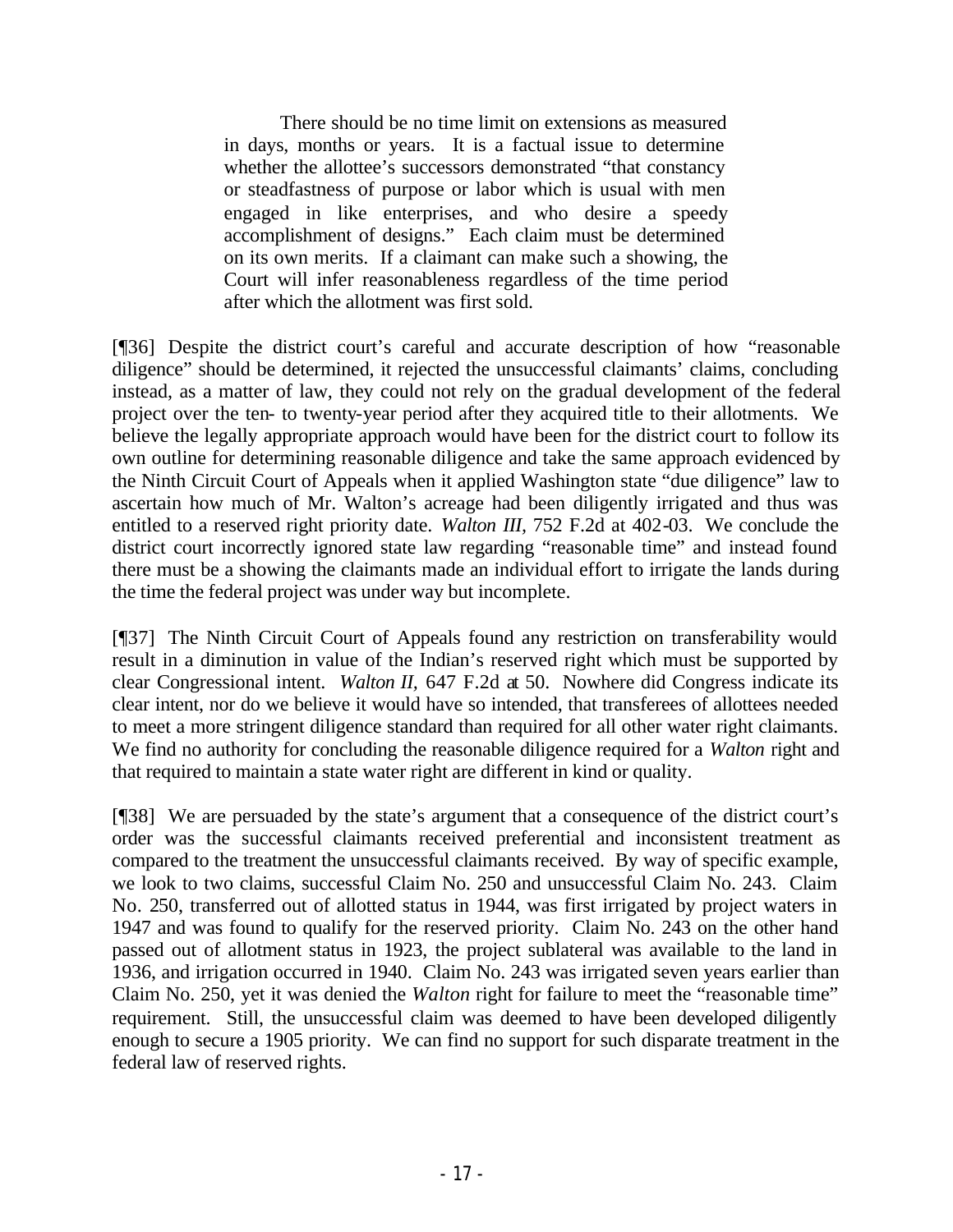[¶39] The state correctly notes the factual distinctions between successful claimants and unsuccessful claimants fell into three categories: (1) The unsuccessful claimants generally had lands transferred out of Indian ownership significantly earlier than the successful claimants, thus increasing the time between allotment transfer and beneficial use; (2) the federal project facilities were not extended to the unsuccessful claimants' lands until later phases of the project were completed, also thereby increasing the time between allotment transfer and beneficial use; and (3) in some instances individual unsuccessful claimants may not have acted diligently to irrigate after the federal project facilities became reasonably available to serve their lands. The state proposes, in order to equalize the "reasonable time" standard between all claimants, that the unsuccessful claimants be required to demonstrate what lands were put under irrigation with due diligence *after the federal project facilities became available to the property*. We are persuaded this is the appropriate standard for the unique factual circumstances this dispute presents.

[¶40] We are dealing in legal fictions intended to impart justice in a reasoned and equitable manner. 2 Kinney, A Treatise on the Law of Irrigation and Water Rights, *supra,* § 743 at 1285. The "project availability" standard, for lack of a better term, considers all factors and still requires a showing of the individual diligence of the allottees' successors once water was available. It does not, however, create a different standard for claimants due to either an earlier date or a later date of transfer from allotment status or availability of project water.

[¶41] The tribes and the United States argue the district court's order must be affirmed because *Walton* rights must be narrowly interpreted to limit their destabilizing effect. At this juncture, we are talking about seventeen claims in addition to the approximately 200 successful claims. We can reasonably infer the "destabilizing effect" is minimal. Further, nothing in this opinion expands the nature or quality of *Walton* rights or reserved rights. Instead, we are simply applying our state law of "reasonable time" and "due diligence" to the *Walton* claimants. We would be remiss if we ignored our state law because of an unfounded fear that our holding somehow erodes federal reserved rights. It does not.

[¶42] The tribes and the federal government also argue the purpose of the "reasonable time" requirement for *Walton* rights is to assure the non-Indian successor intended to make use of the allottee's right to put water to use. This argument is reminiscent of language from *Hibner* we cited previously that "the application of any other rule would permit such grantee for an indefinite period to reclaim the balance of his land and withhold the application of the water to a beneficial use." 27 F.2d at 912. Simply because the non-Indian was forced to wait for this irrigation project, which was well known to the public and proceeding diligently, does not indicate a lack of intent to use the water, nor does it create an indefinite period of delay which may encourage speculation or uncertainty in water rights administration. If the non-Indian successor took individual action diligently once water was available, that is satisfactory evidence of his original intent.

[¶43] As noted previously, the special master acknowledged in her report that, absent the United States' assistance in constructing the Wind River Irrigation Project, irrigation would not have been possible on any of the *Walton* claimants' lands. It appears no one contests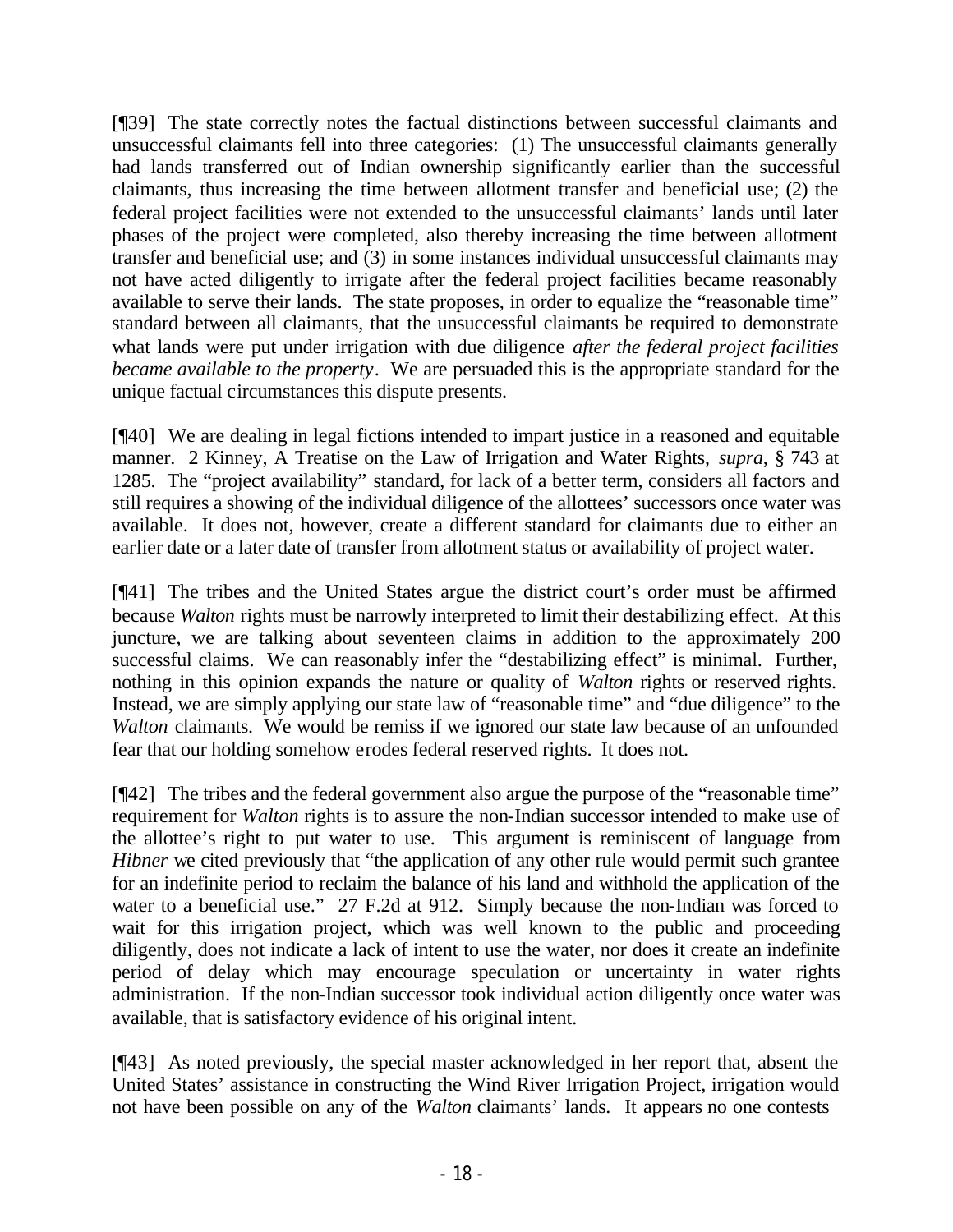this determination. If there had been a reasonable means to irrigate any of these properties without the project, the *Walton* standard and state law would require the irrigation be accomplished through the due diligence of the individual successor to the allottee. We have no intention of altering that requirement by this decision. We hold, under the circumstances of this case and presuming irrigation was not possible absent the project, in order to establish beneficial use of the reserved water within a reasonable time to retain the federal reserved right, the unsuccessful claimants must demonstrate their efforts to put the lands under irrigation within a reasonable time and with due diligence, as defined by state law, *after the federal project facilities became available to the properties.* We remand for proceedings consistent with this determination. We anticipate such further proceedings should not require substantial additional evidentiary proceedings; however, this is difficult to tell because the record submitted did not provide the special master's report and recommendation for all claims and, for this reason, is incomplete. The district court must decide whether sufficient evidence exists in the record to determine individual claimants did or did not act with reasonable diligence after the federal project water was available to their lands.

# **G. "Reasonable Time" Element Dates from Transfer by Original Indian Allottee**

[¶44] In two of the claims subject to this appeal, the properties were transferred from allotment status into non-Indian ownership, subsequently were sold to Indian purchasers, and then were conveyed again to non-Indian purchasers. The appellants contend the determination of the "reasonable time" element should run from the most recent conveyance out of Indian ownership. The district court held the calculation of "reasonable time" begins when the allotted property first passes out of allotment status, and we agree.

[¶45] As noted above, this court in *Big Horn I*, 753 P.2d 76, relied, in large part, on the precedent of *Walton II,* 647 F.2d 42, to hold that non-Indian purchasers of land from Indian allottees obtain reserved water rights. In *Walton III,* 752 F.2d at 402 (emphasis added), it was made even clearer that the pivotal element was the transfer from the allottee:

> A careful reading leaves no doubt that *the immediate grantee of the original allottee* must exercise due diligence to perfect his or her inchoate right to the *allottee's ratable share* of reserved waters. This interpretation is supported by our reference to *Walton II* in subsequent cases. *See, e.g.*, *United States v. Anderson, 736 F.2d 1358, 1362 (9<sup>th</sup> Cir. 1984) ("use it* or lose it"); *United States v. Adair*, 723 F.2d 1394, 1417 (9<sup>th</sup> Cir. 1983), *cert. denied*, \_\_\_ U.S. \_\_\_, 104 S.Ct. 3536, 82 L.Ed.2d 841 (1984).

[¶46] In *Big Horn I*, 753 P.2d at 114 (emphasis added), we said:

We have already held that a non-Indian purchaser from an *Indian allottee* obtains a reserved water right with a treaty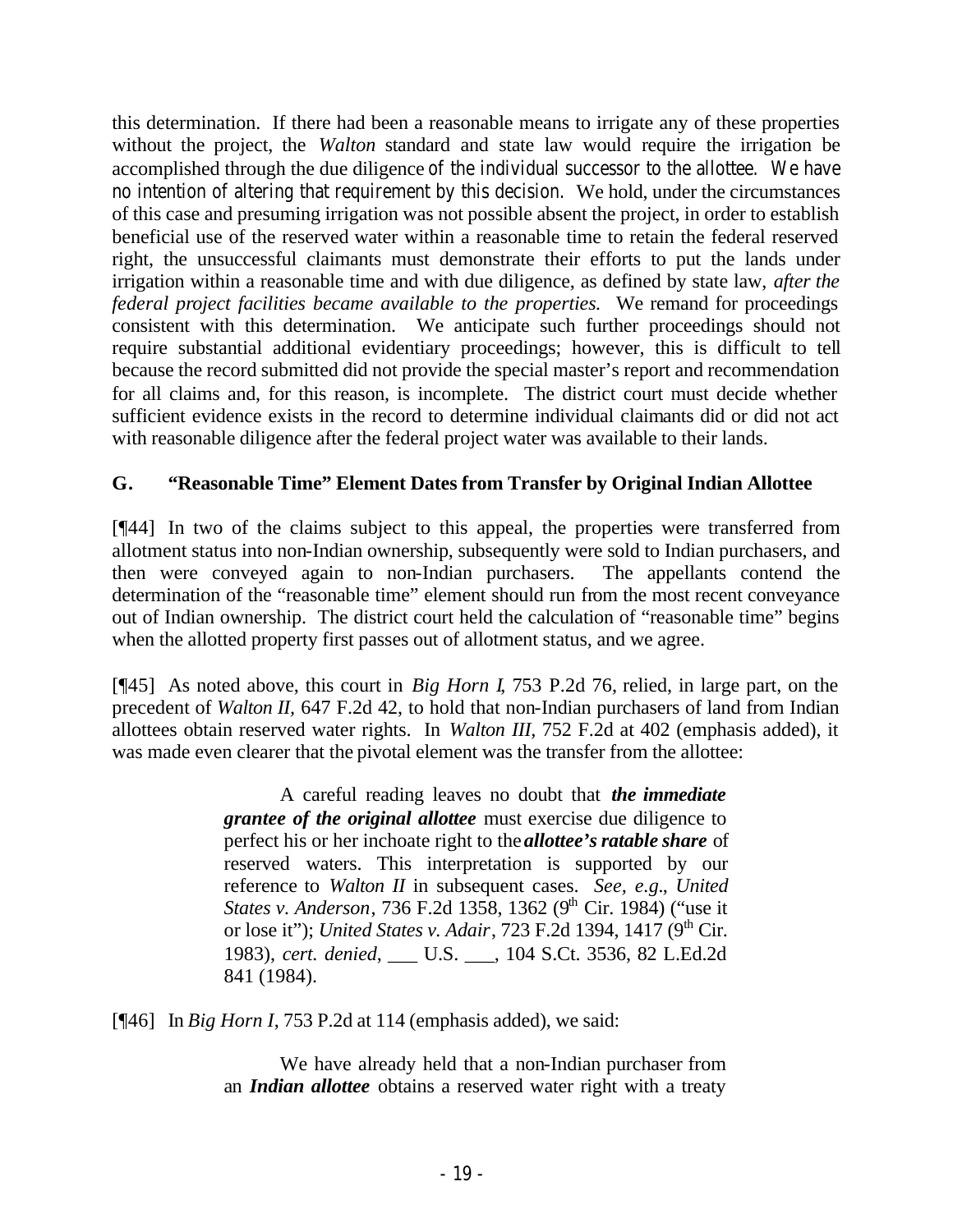#### priority date, and that his non-Indian successor would likewise succeed to the treaty priority date. *There is no reason then to deny the same priority to an Indian or tribal purchaser.*

The clear meaning is that an Indian and/or tribal purchaser from an Indian allottee would obtain the same reserved water right with treaty priority date as a non-Indian purchaser from an Indian allottee*.* 

[¶47] To hold, as the appellants suggest, that any interim purchase by an Indian would restart the computation of "reasonable time" would irrevocably undermine the integrity and finality of the water rights adjudication process. There would be no certainty of priority dates because mere repurchase by an Indian successor anywhere in the chain of title would restart the "reasonable time." Further, such a holding could, and perhaps invariably would, lead to collusive transactions by those willing to find a "straw man"<sup>7</sup> for the precise purpose of thwarting established priority dates. Therefore, we affirm this portion of the district court's decision and hold the calculation of "reasonable time" begins with the immediate grantee of the original allottee.

## **H. Consideration and Weight Given 1943 Proof of Appropriation by the Special Master and as Adopted by the District Court**

[¶48] The district court, affirming the special master, discounted the evidentiary value of a sworn proof of appropriation executed in 1943 offered by Brad Bath to prove beneficial use of water on the subject land before 1910 for Parcels B-2, B-3, and B-5. Mr. Bath was attempting through the document to establish irrigation within a "reasonable time" to qualify for the *Walton* right. The special master stated:

> There is evidence that none of the Singing Rabbit allotment was being irrigated the year before it was first sold to a non-Indian in 1909. Herschel Griffin testified that the allotment was under irrigation about 1920. That would be 11 years after the sale. The statement in the proof that beneficial use of the water was completed before 1910 is hardly convincing because the proof was filed 33 years after that date.

Black's Law Dictionary 1421 ( $6<sup>th</sup>$  ed. 1990).

  $7$  Straw man or party is described as:

A "front"; a third party who is put up in name only to take part in a transaction. Nominal party to a transaction; one who acts as an agent for another for the purpose of taking title to real property and executing whatever documents and instruments the principal may direct respecting the property. Person who purchases property for another to conceal identity of real purchaser, or to accomplish some purpose otherwise not allowed.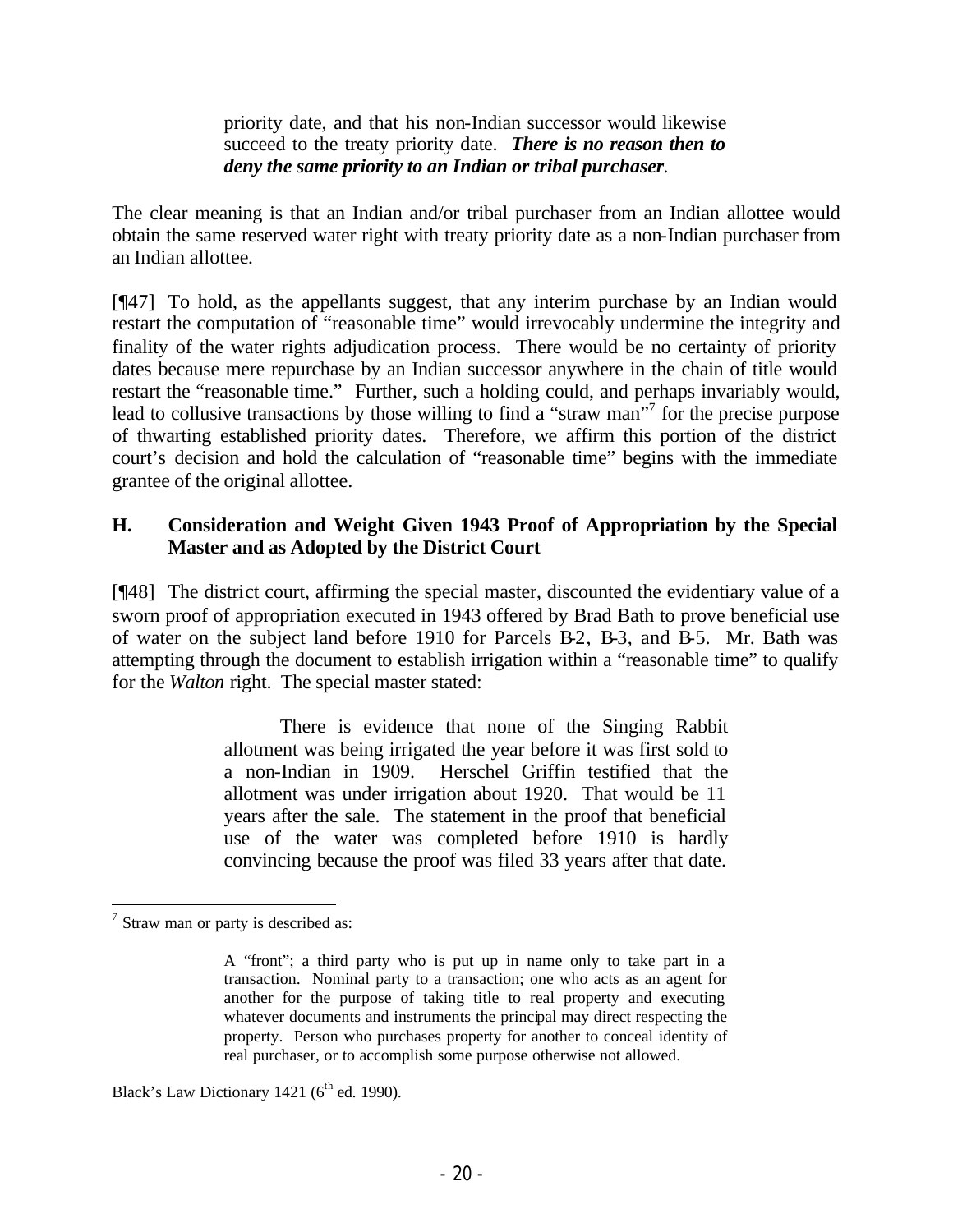Therefore, there was no credible evidence that the land was put under irrigation within a reasonable time after its first sale to a non-Indian.

 [¶49] Mr. Bath argues the proof of appropriation was uncontradicted and unimpeached by the tribes and the United States. Therefore, according to Mr. Bath, the court erred by rejecting the evidence.

[¶50] This issue may have been rendered moot by our holding that unsuccessful claimants, including Mr. Bath, may establish the "reasonable time" factor by demonstrating due individual diligence to utilize reserved waters once project facilities were made available to their properties. Because it cannot be determined from the extant record whether Mr. Bath did exercise such individual diligence, we will consider the matter.

[¶51] It is well established that "'[t]he burden of proof is on the party asserting the affirmative of any issue. *Morrison v. Reilly*, Wyo., 511 P.2d 970 (1973).'" *Big Horn I*, 753 P.2d at 90 (quoting *Osborn v. Manning*, 685 P.2d 1121, 1124 (Wyo. 1984)); *see, e.g., Younglove v. Graham & Hill*, 526 P.2d 689, 693 (Wyo. 1974) (holding burden of proof is on one asserting an affirmative defense); *Hawkeye-Security Insurance Co. v. Apodaca*, 524 P.2d 874, 879 (Wyo. 1974). The objection involves the sufficiency of the evidence. When addressing a sufficiency-of-the-evidence question, this court looks at only the evidence most favorable to the prevailing party, giving it every favorable inference and leaving out of consideration entirely evidence in conflict therewith. *Big Horn I*, 753 P.2d at 89; *Allstar Video, Inc. v. Baeder*, 730 P.2d 796, 798 (Wyo. 1986); *Wangler v. Federer*, 714 P.2d 1209, 1216-17 (Wyo. 1986); *Tremblay v. Reid*, 700 P.2d 391, 392 (Wyo. 1985); *City of Rock Springs v. Police Protective Association*, 610 P.2d 975, 980 (Wyo. 1980). In this same vein, we will not disturb a specific factual finding unless the finding is clearly erroneous or against the great weight of the evidence. *Barton*, 996 P.2d at 3; *Murphy v. Stevens*, 645 P.2d 82, 85 (Wyo. 1982); *Shores v. Lindsey*, 591 P.2d 895, 899 (Wyo. 1979).

[¶52] We cannot conclude the special master's discounting the evidentiary value of the proof of appropriation was clearly erroneous. It is the fact-finder's role to evaluate the evidence as well as weigh the witnesses' credibility. *DeWitt v. State*, 917 P.2d 1144, 1148 (Wyo. 1996). Neither of the individuals who signed the document testified at the hearing, and Herschel Griffin's live testimony indicated the date of the first beneficial use was in the time frame of 1920. The evidence of the actual irrigation was obviously very sparse, and the special master had the opportunity to observe the witness giving testimony. We cannot supplant the fact-finder's judgment absent overwhelming contrary evidence and, therefore, affirm.

## **SUMMARY**

[¶53] We acknowledge the extraordinary and thoughtful efforts of the district court and the special master in this litigation. However, we conclude requiring allottees' successors in